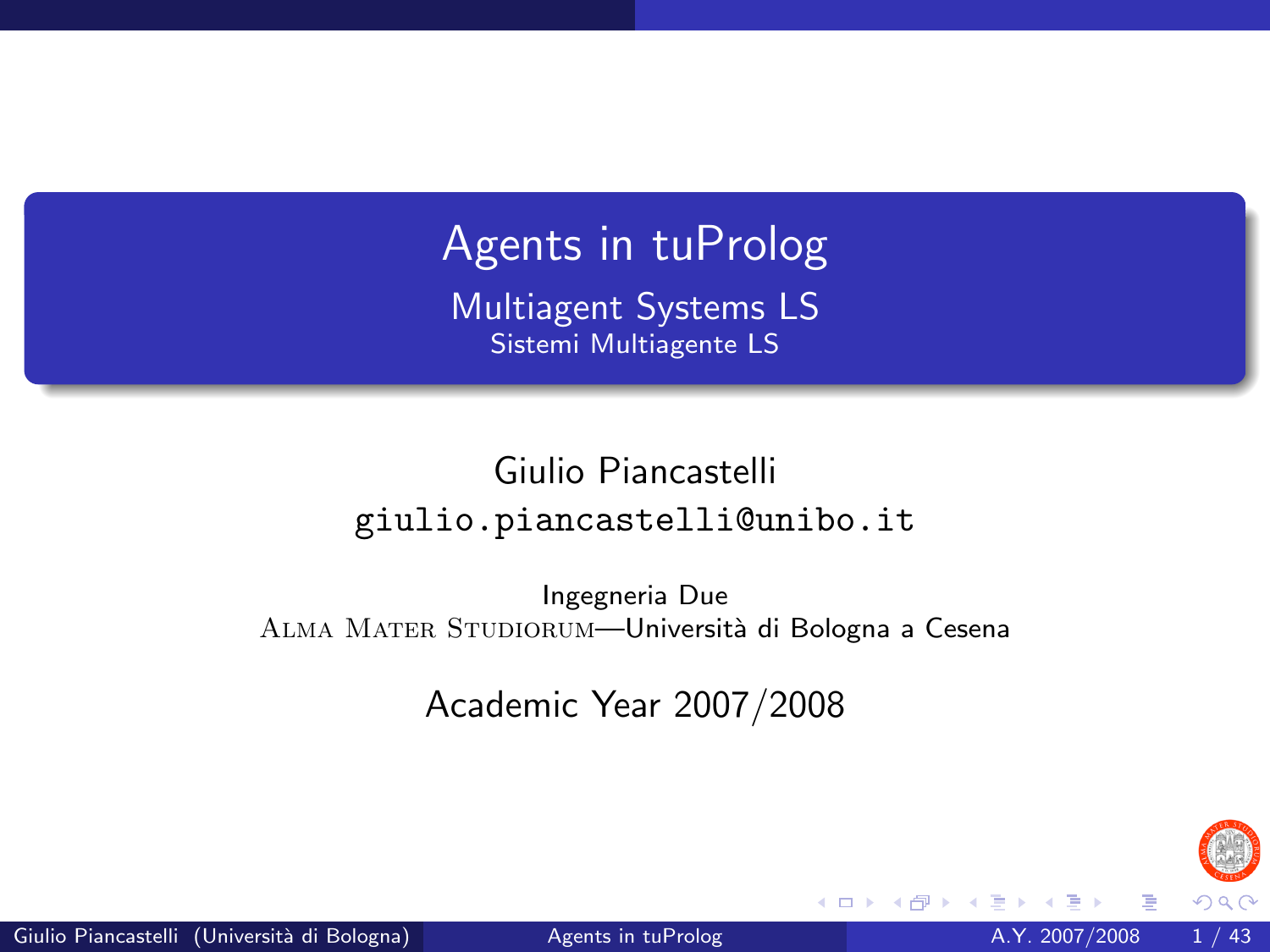#### **[Introduction](#page-2-0)**

#### [Agent examples](#page-4-0)

- [Hello World agent](#page-4-0)
- [Thermostat agent](#page-8-0)
- **•** [Cleaner agent](#page-25-0)
- [Thermostat and temperature agents](#page-31-0)

#### **[Discussion](#page-36-0)**

- [Missing parts in tuProlog agents \(system\)](#page-36-0)
- [Conceptual integrity](#page-39-0)

### **[Credits](#page-42-0)**

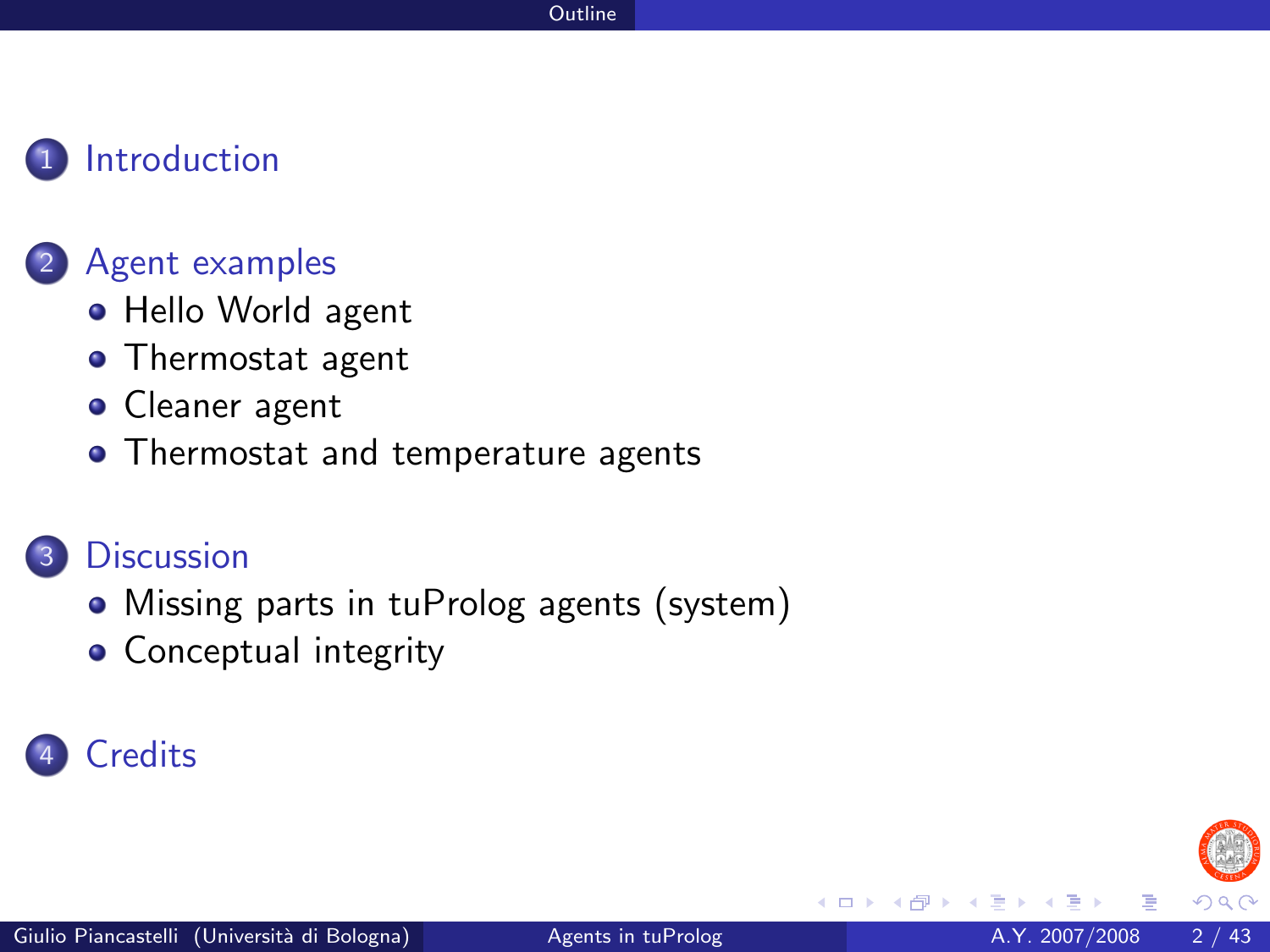

- It is a declarative, logic programming language, not an agent programming language
	- Built-in control mechanism, not a theory of agency
- **•** Simulates intelligence
- Simulates a degree of freedom of choice
- **•** Performs goal-oriented operations
- Could be used to build artifacts with cognitive capabilities

<span id="page-2-0"></span>

4 **D** F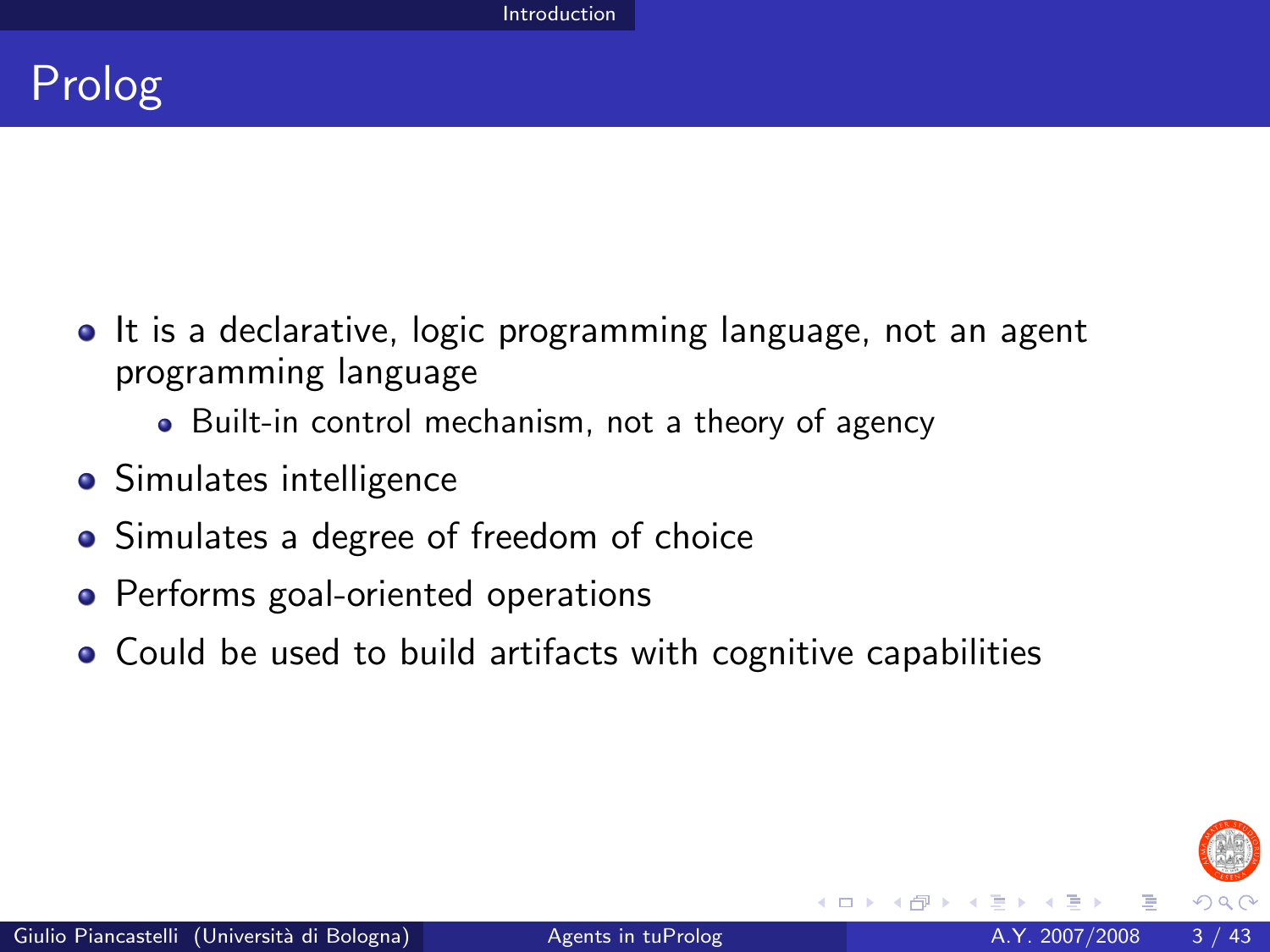# Why tuProlog?

- Makes two different, complementary technologies available to build MAS abstractions
	- Java, to implement deterministic, object-oriented parts of an abstraction
	- Prolog, to create non-deterministic, logic-based parts of an abstraction
- Prolog as a language vs Java as a platform

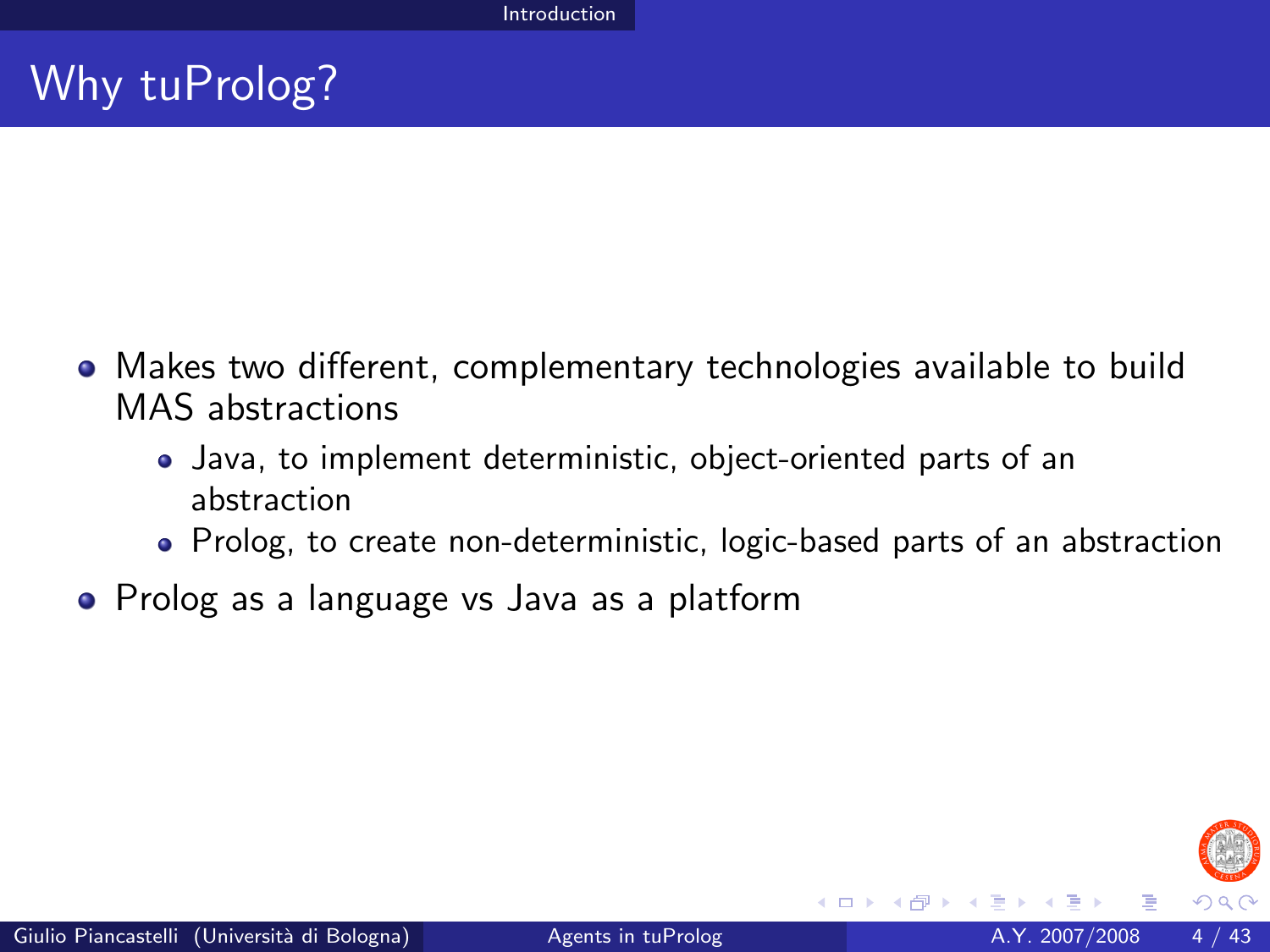## **Outline**

### **[Introduction](#page-2-0)**



- [Hello World agent](#page-4-0)
- [Thermostat agent](#page-8-0)
- [Cleaner agent](#page-25-0)  $\bullet$
- [Thermostat and temperature agents](#page-31-0)

#### **[Discussion](#page-36-0)**

- [Missing parts in tuProlog agents \(system\)](#page-36-0)
- <span id="page-4-0"></span>• [Conceptual integrity](#page-39-0)

### **[Credits](#page-42-0)**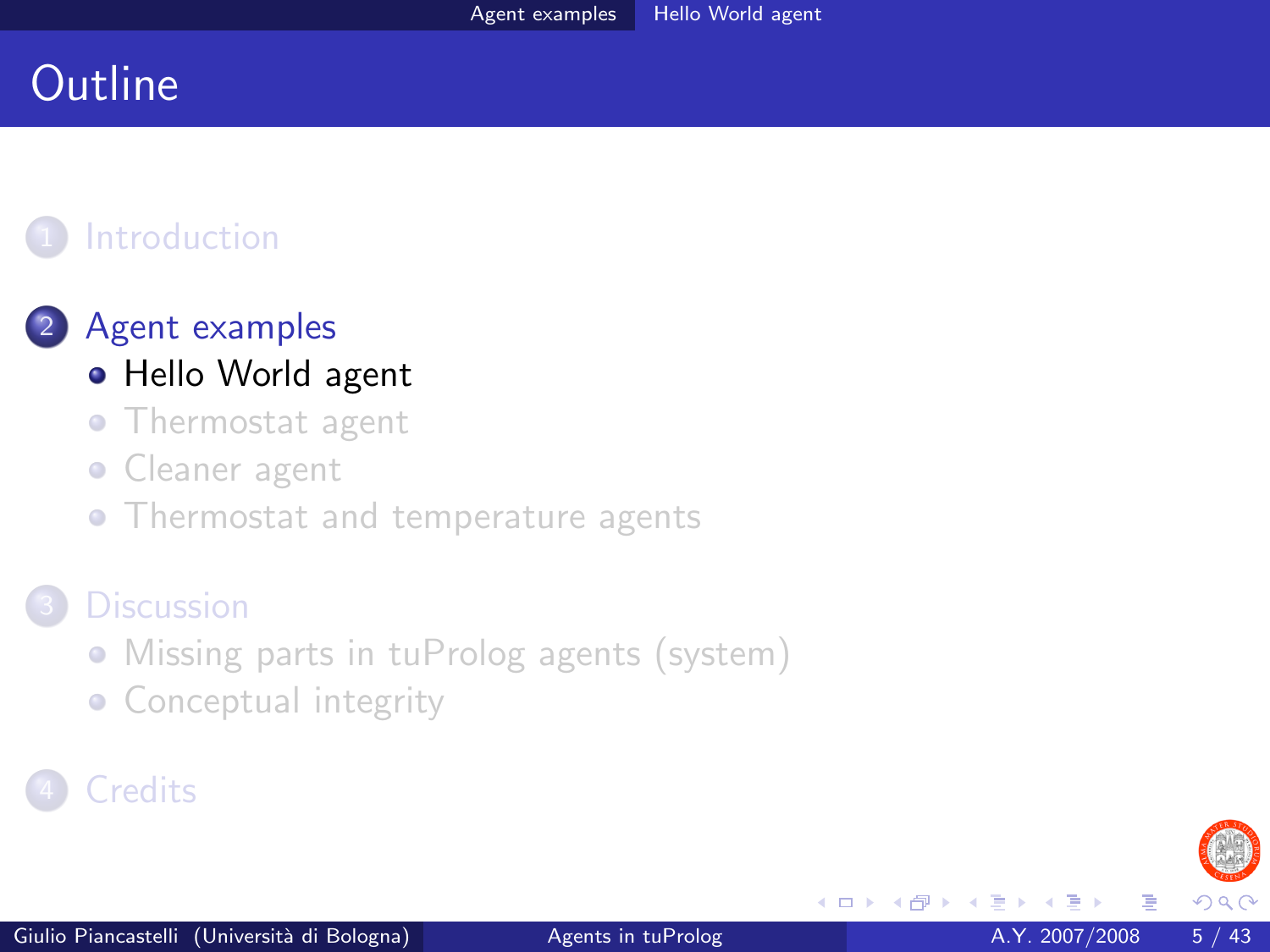## Is this an agent?

#### start :- write('hello'), nl.



4 0 8

 $\rightarrow$ 

Þ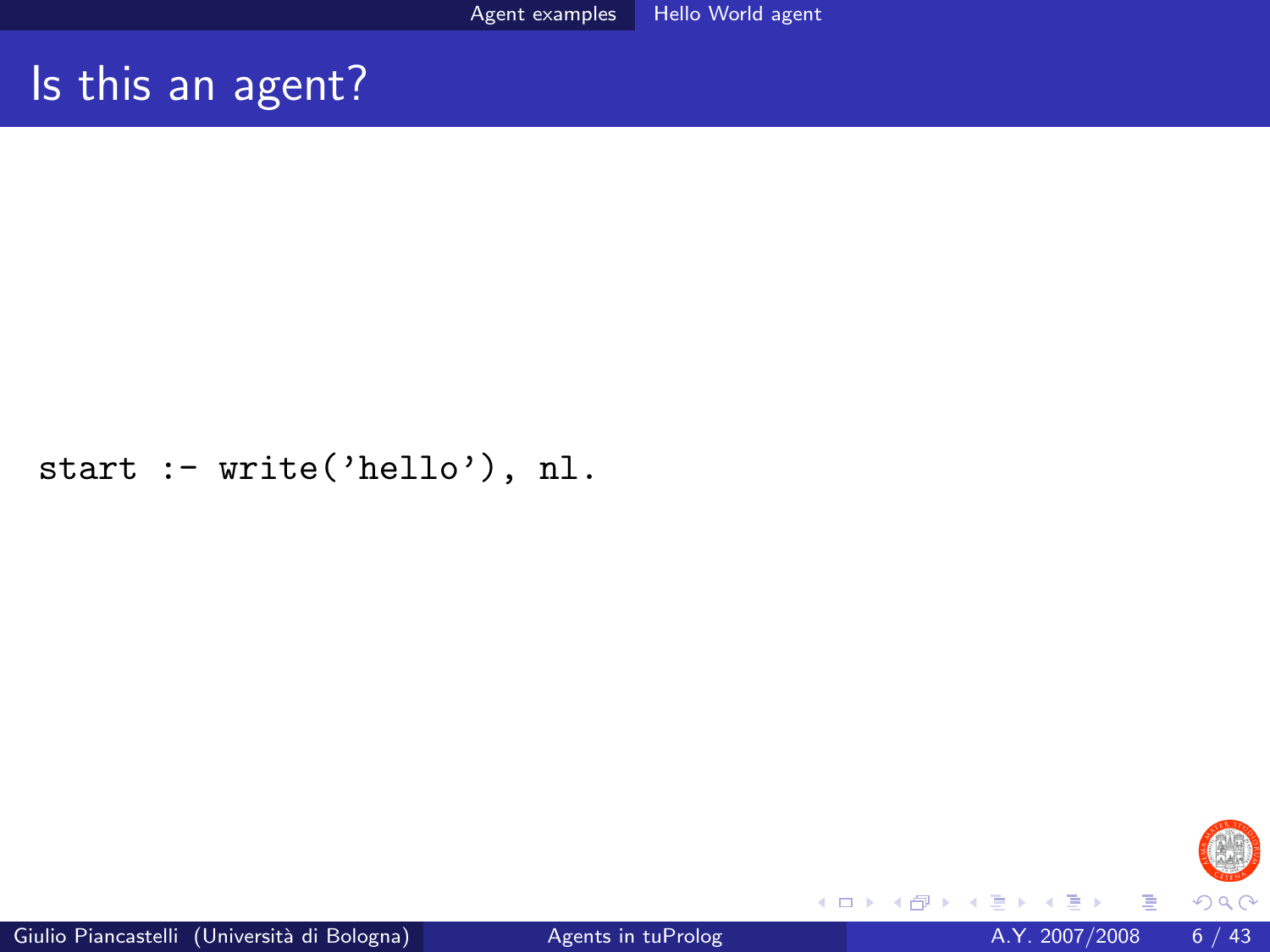## What is an agent?

- Agents are computational entities
- Agents are autonomous, in that
	- they encapsulate control
	- they encapsulate a criterion to govern control
- **•** Technological vs. philosophical definition
	- Autonomy only makes sense when an individual is immersed in a society
	- No individual alone could be properly said to be autonomous

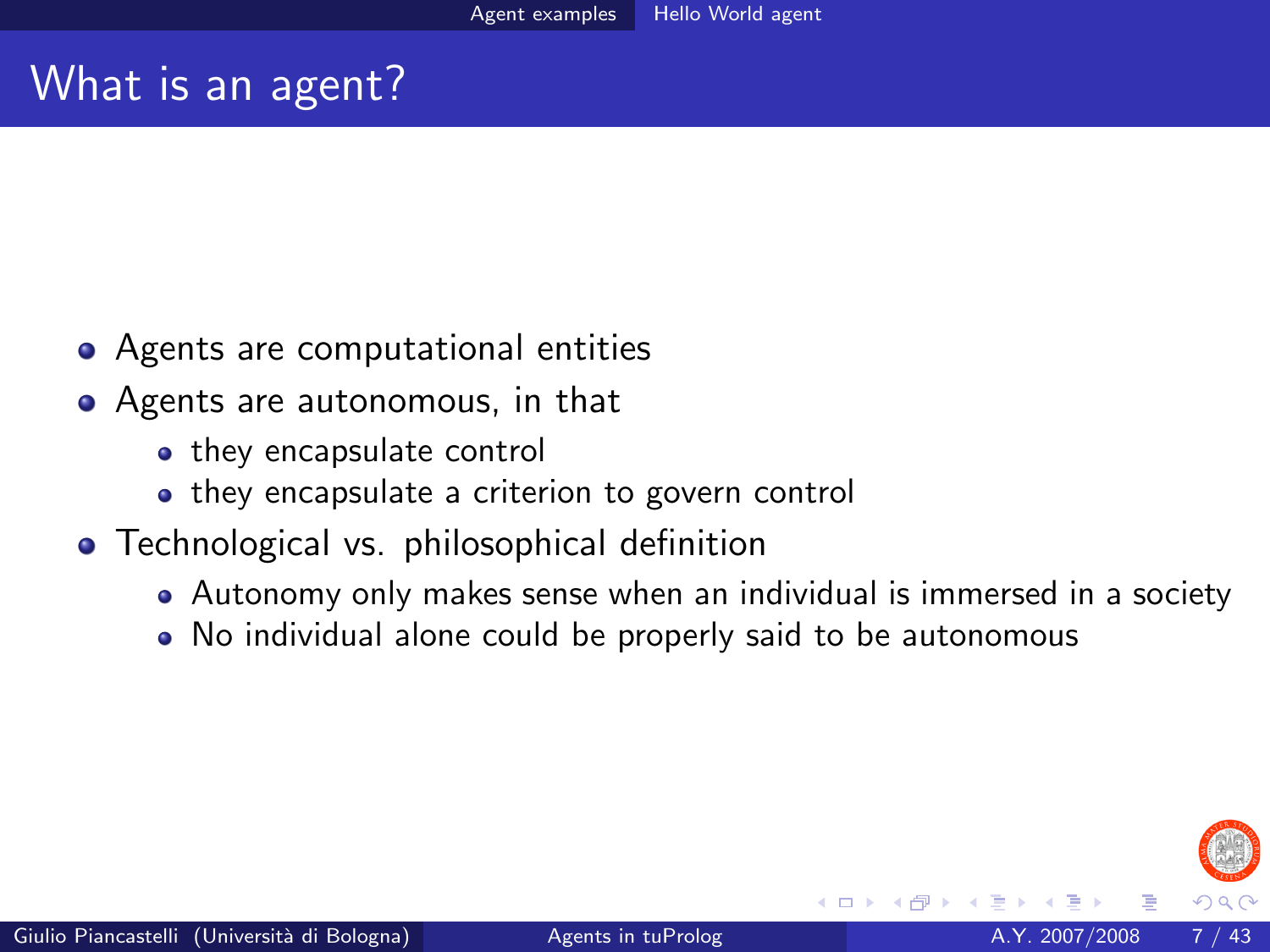### What does an agent do?

- Agents act
- An agent's action model is strictly coupled with the environment where the agent lives and acts
- Agents change the world
	- An agent can act to change the state of another agent by means of communication actions
	- An agent can act to change the state of its environment by means of pragmatical actions

4 **D** F

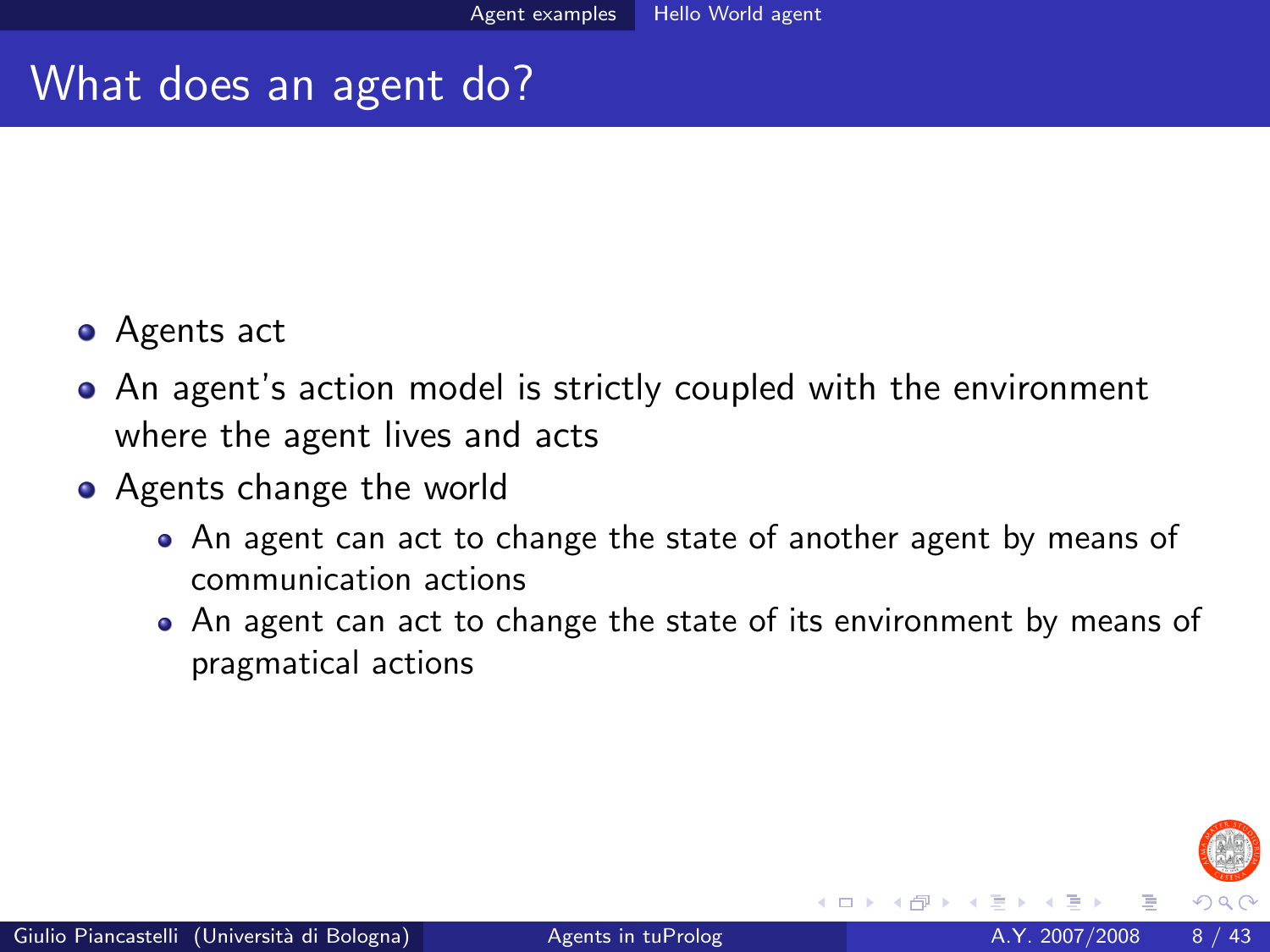## **Outline**

### **[Introduction](#page-2-0)**

#### 2 [Agent examples](#page-4-0)

• [Hello World agent](#page-4-0)

#### **•** [Thermostat agent](#page-8-0)

- **Cleaner** agent
- [Thermostat and temperature agents](#page-31-0)

#### **[Discussion](#page-36-0)**

- [Missing parts in tuProlog agents \(system\)](#page-36-0)
- <span id="page-8-0"></span>• [Conceptual integrity](#page-39-0)

### **[Credits](#page-42-0)**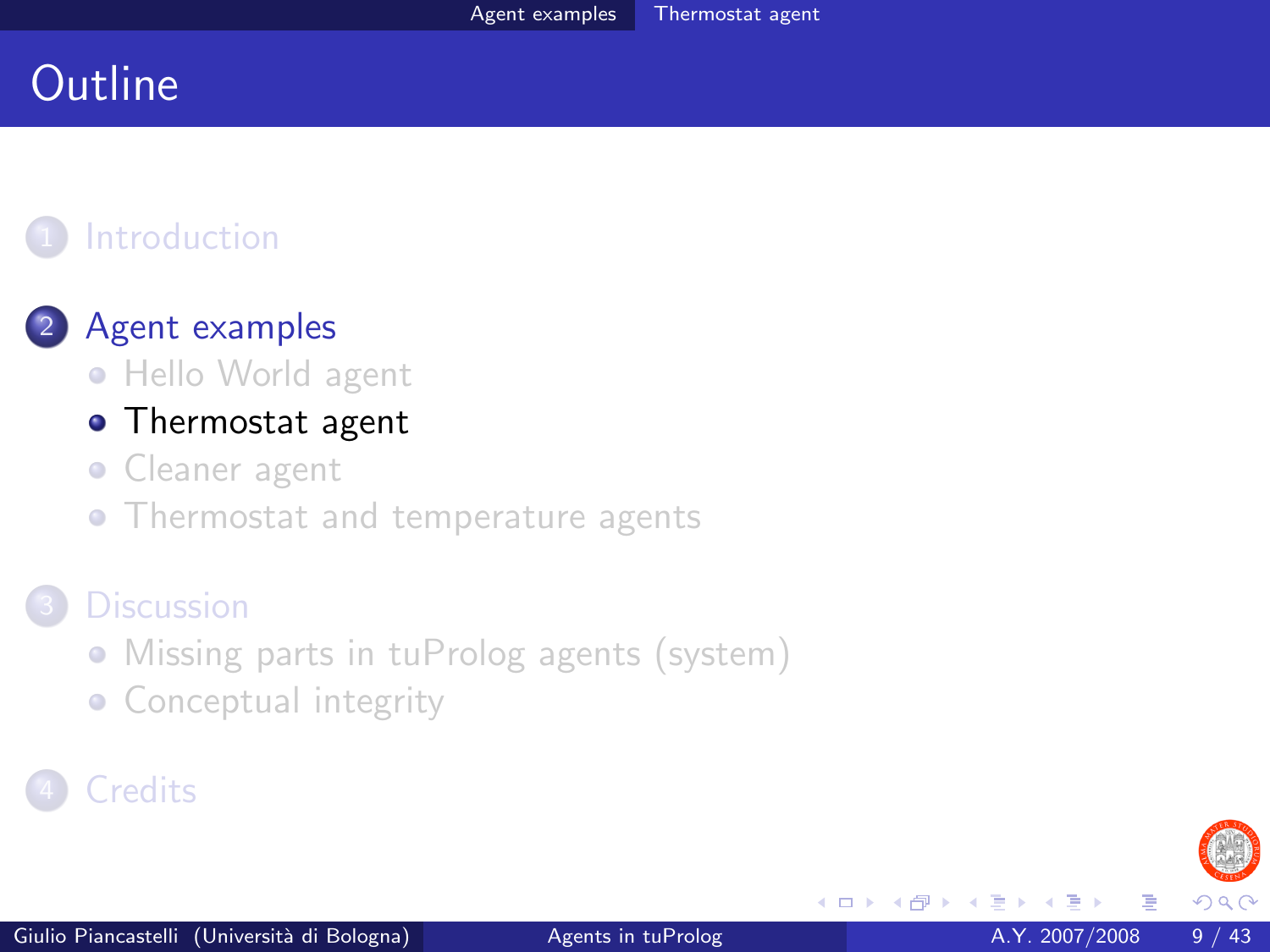## A thermostat agent

 $temp(25)$ .

```
start :- check_temperature
```

```
check_temperature :- temp(X), X \ge 22, !, T is X - 1,
                     change_temperature(T).
check_temperature :- temp(X), X = 18, \ldots T is X + 1,
                     change_temperature(T).
check_temperature :- temp(X), X > 18, X < 22.
```

```
change temperature(X) :-
       retract(temp(\_)), assert(temp(X)), !,
       check_temperature.
```


- 3

イロト イ押ト イヨト イヨト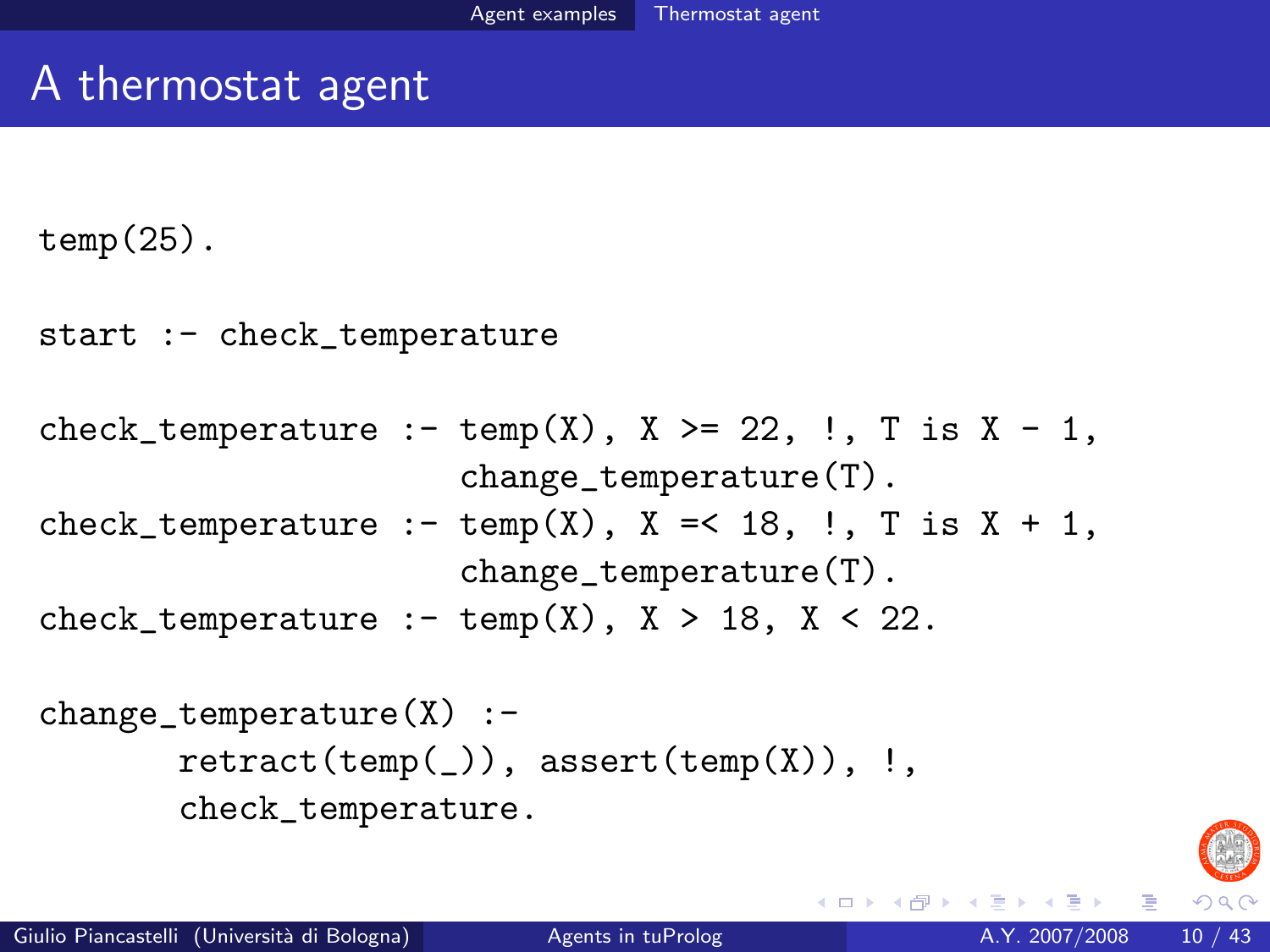- Reactivity is the main new characteristic of the thermostat agent
- By means of perception of an adequate representation of the environment in which the agent is immersed, the agent can check action preconditions, or verify the effects of actions on the environment



4 **D** F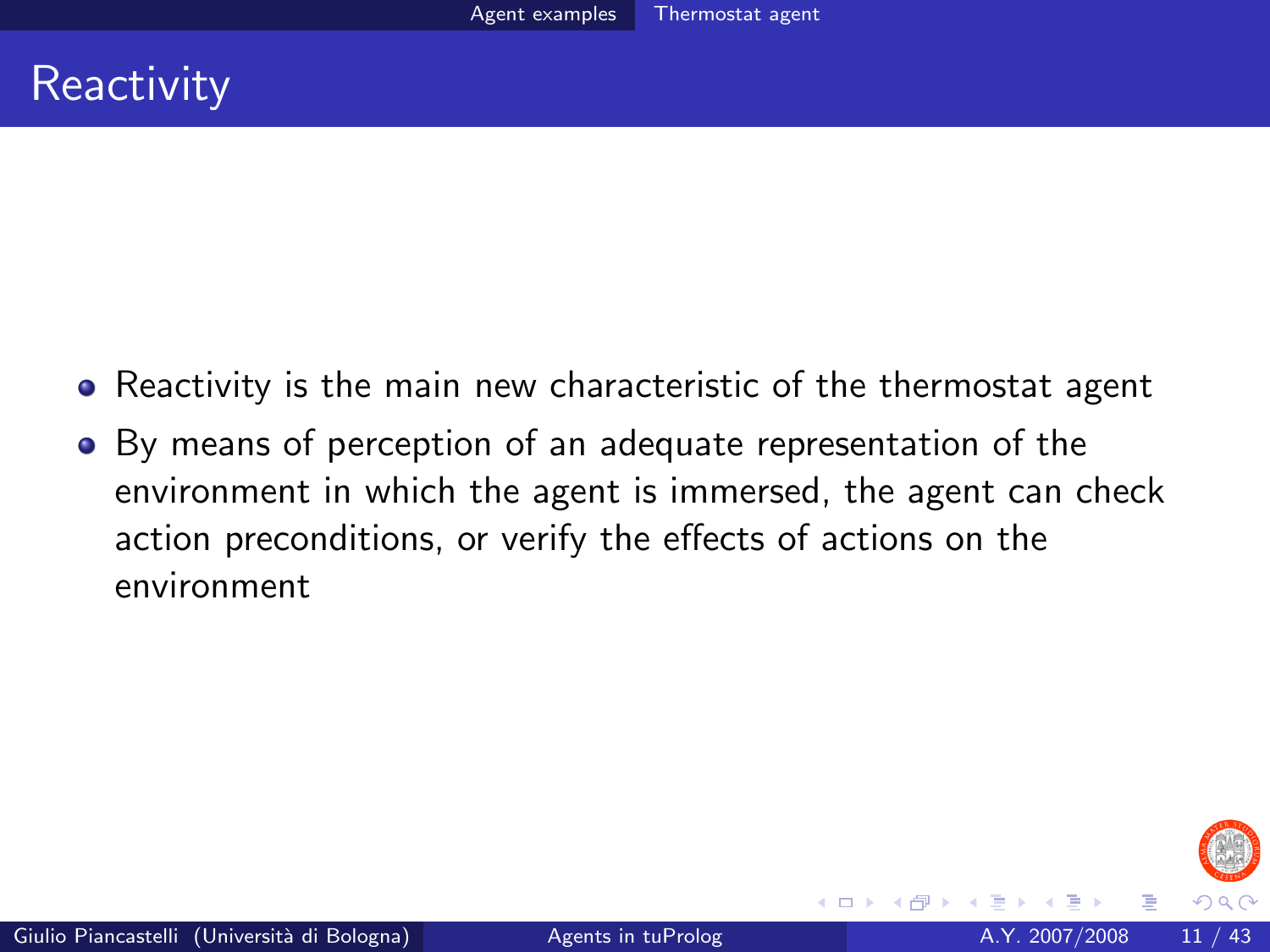## How many parts in the thermostat agent?

- An environment, conveniently represented
	- The temp(25) fact
- An action to directly check the state of the environment
	- The check\_temperature/0 predicate
- An action to directly modify the environment
	- The change\_temperature/1 rule

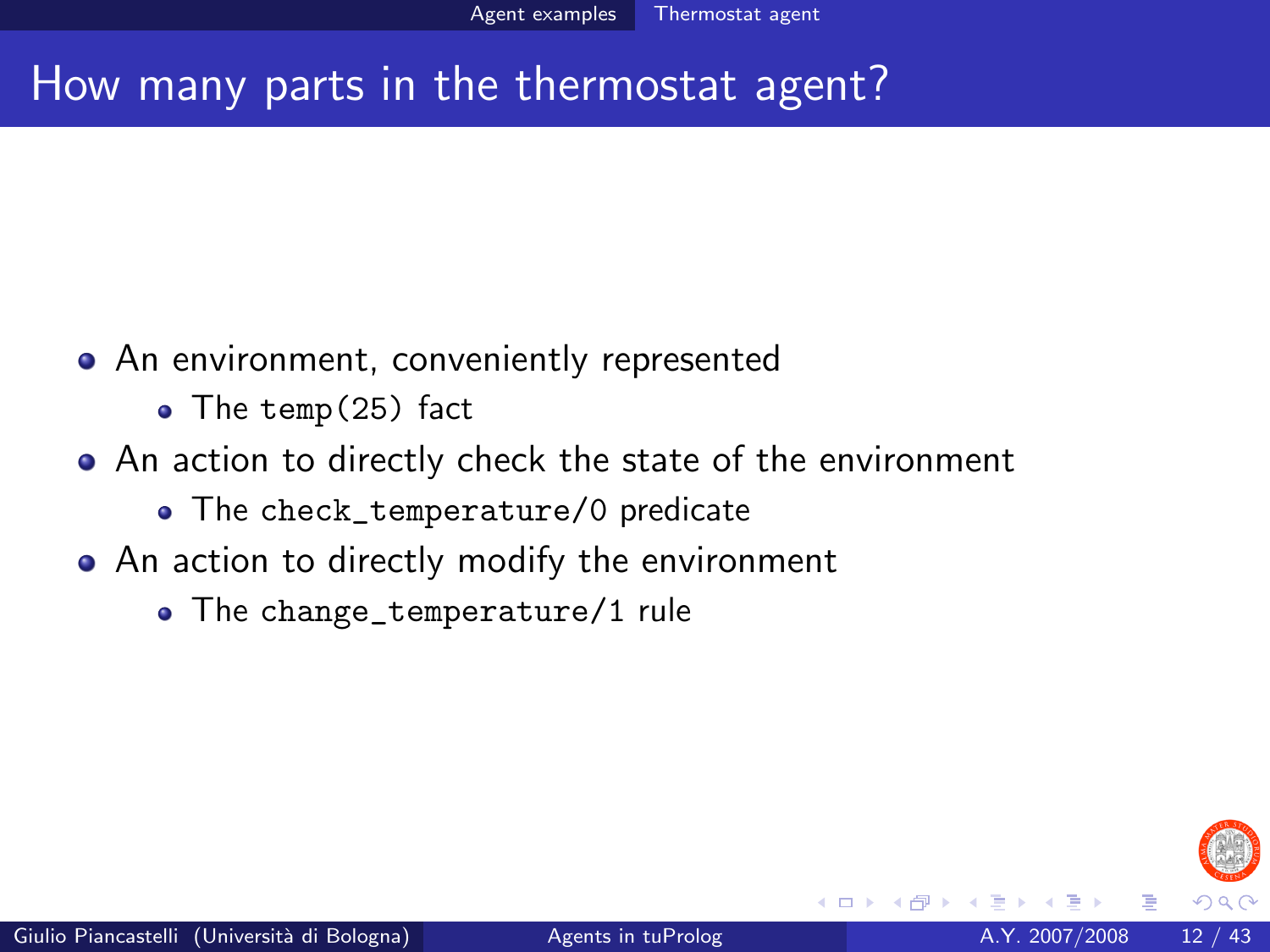## **Artifacts**

- Between agents and the environment, a third entity is needed to act as a mediator
- Artifacts are computational entities
- Artifacts are aimed to be used by agents
- Artifacts embody the portion of the environment that can be designed and controlled to support the system's activities
- Artifacts enable and constrain the agent's ability to manipulate the environment

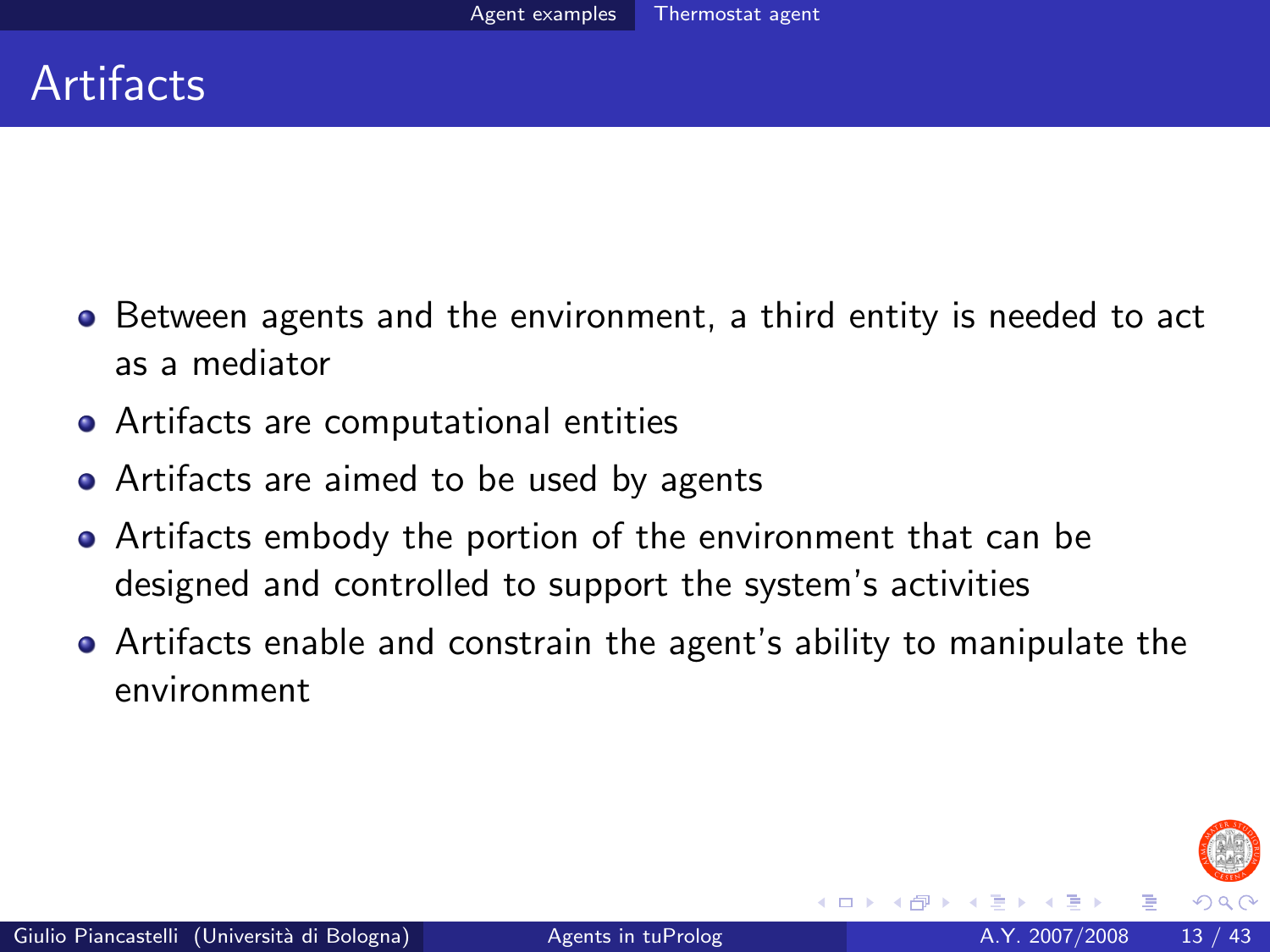## System design





 $\leftarrow$   $\Box$ 

 $\mathcal{A}$ × Þ

 $290$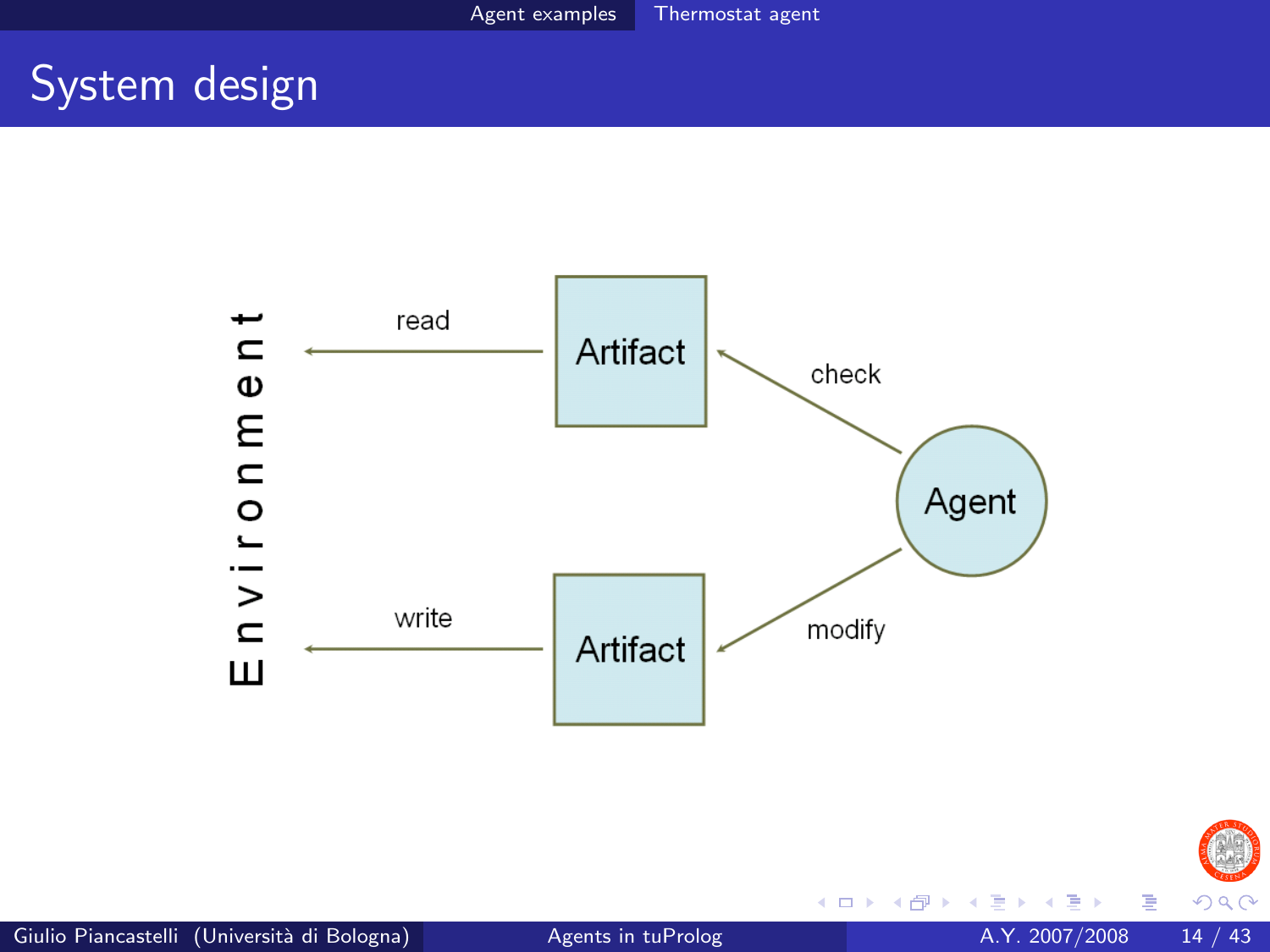```
Prolog environment = new Prolog();
Theory t = new Theory("temp(25).");
environment.setTheory(t);
```


4 D F

 $\leftarrow$   $\leftarrow$   $\leftarrow$ 

Þ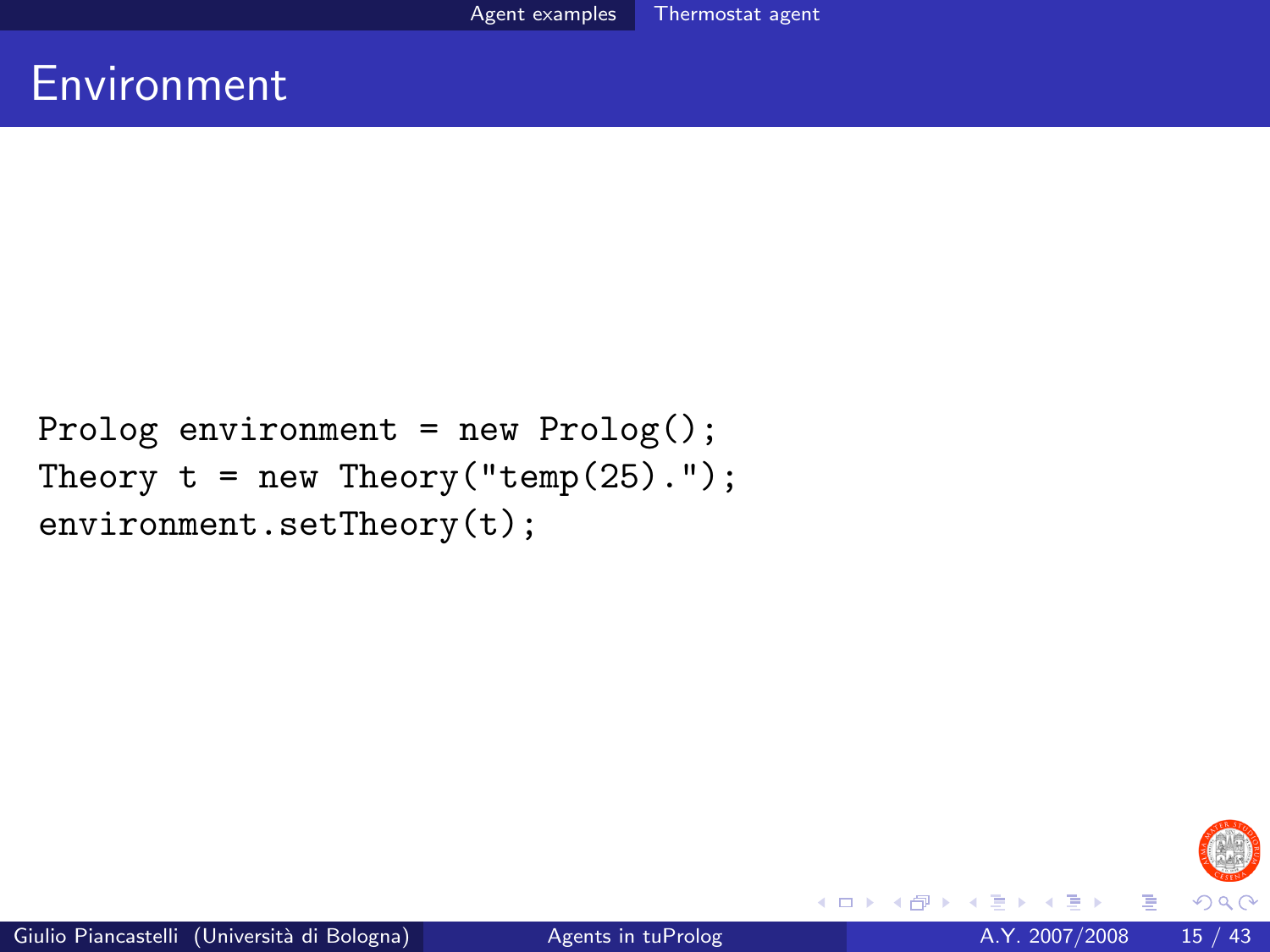# Artifacts (1/3)

TemperatureSensor sensor = new TemperatureSensor(environment); TemperatureActuator actuator = new TemperatureActuator(environment);



( □ ) ( <sub>□</sub> ) (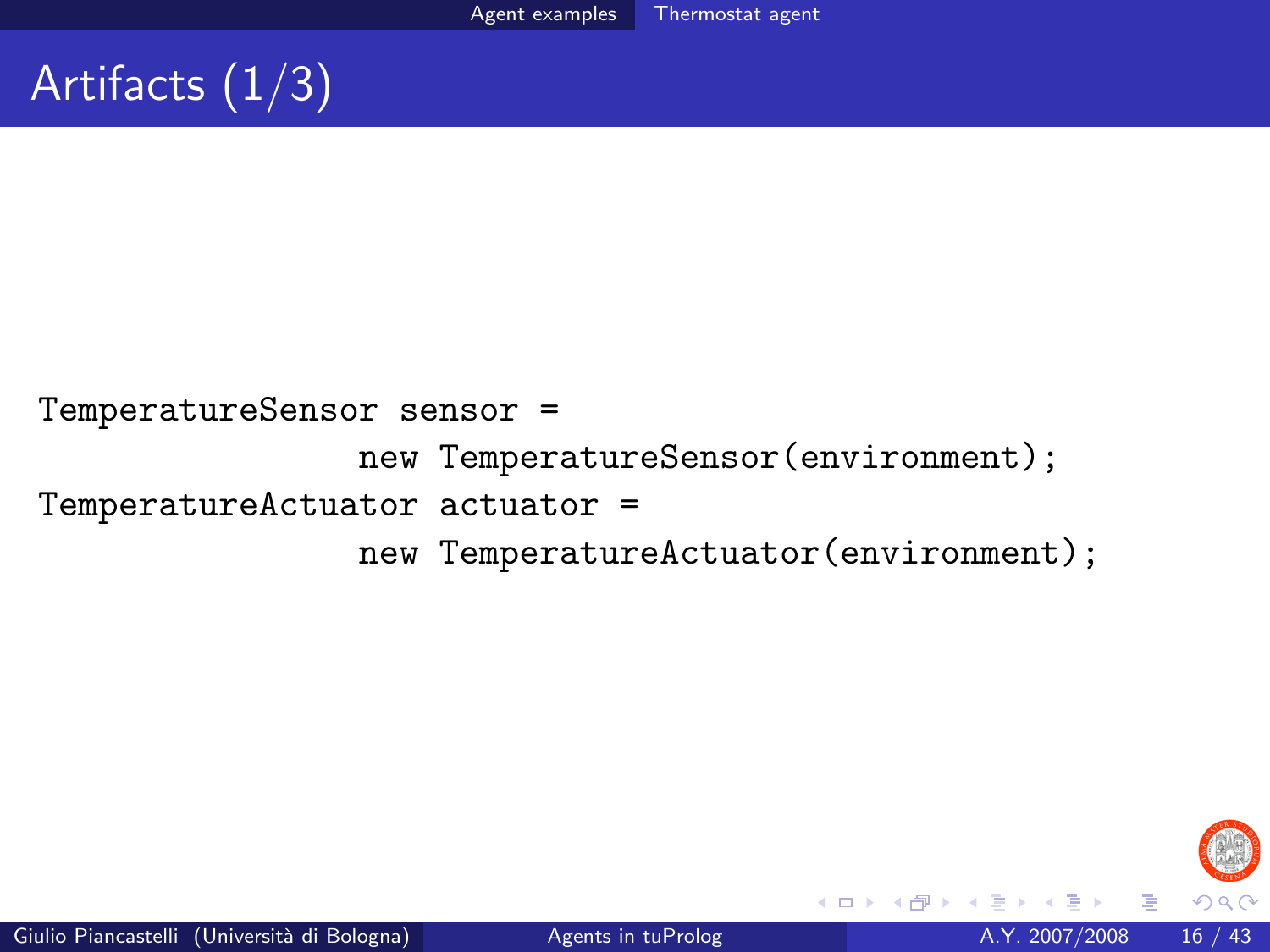# Artifacts (2/3)

```
public class TemperatureSensor {
  public int getTemperature() throws Exception {
    SolveInfo query = environment.solve("temp(X).");
    if (query.isSuccess()) {
      Number temperature =
            (Number) query.getTerm("X");
      return temperature.intValue();
    } else
      return -273;
  }
```


}

( □ ) ( <sub>□</sub> ) (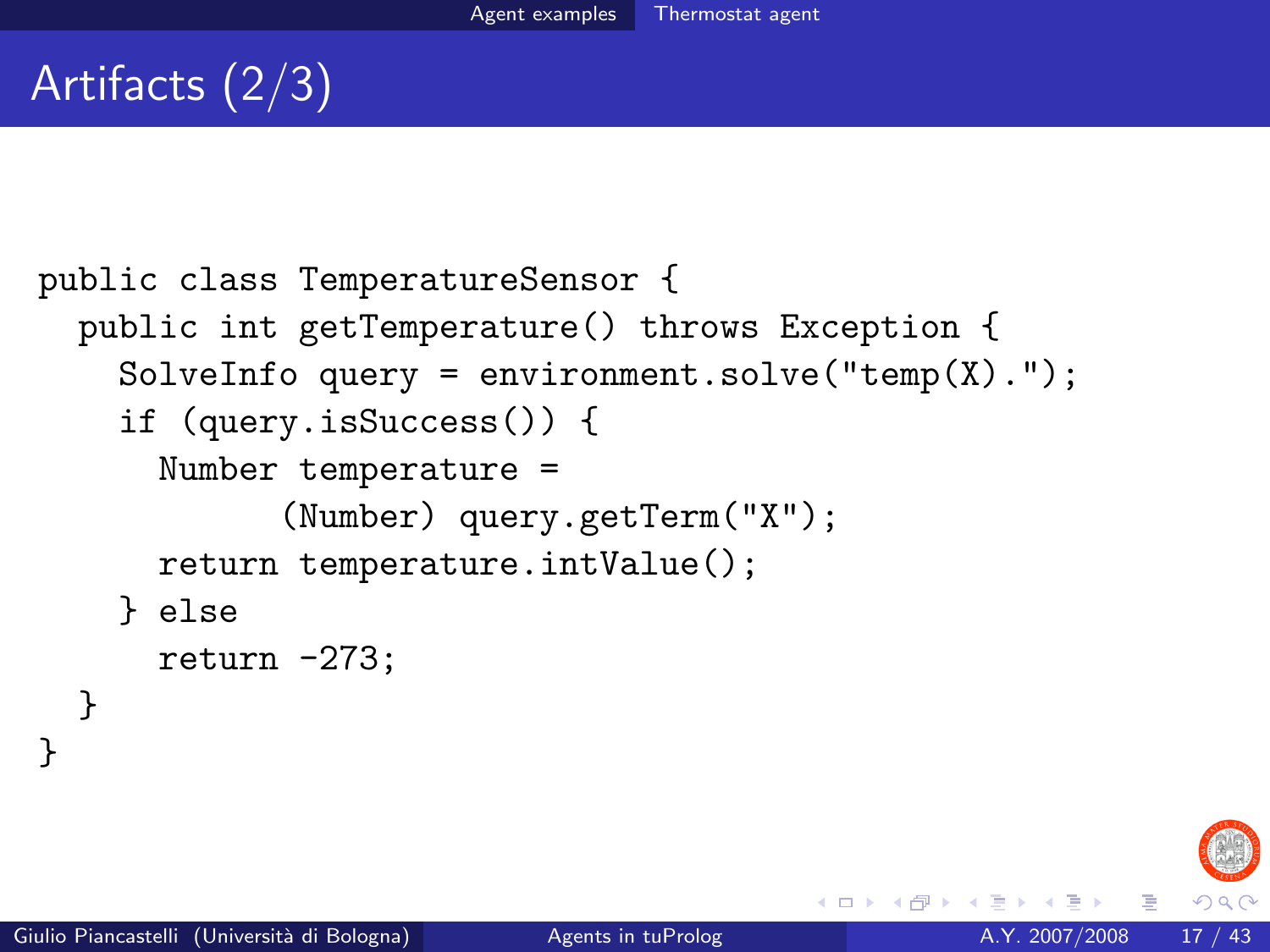# Artifacts (3/3)

```
public class TemperatureActuator {
  public boolean setTemperature(int value)
                 throws Exception {
    String goal = "retract(temp(\_)), " +
                  "assert(temp(" + value + "); : ...SolveInfo query = environment.solve(goal);
    return query.isSuccess();
  }
```


}

4 D F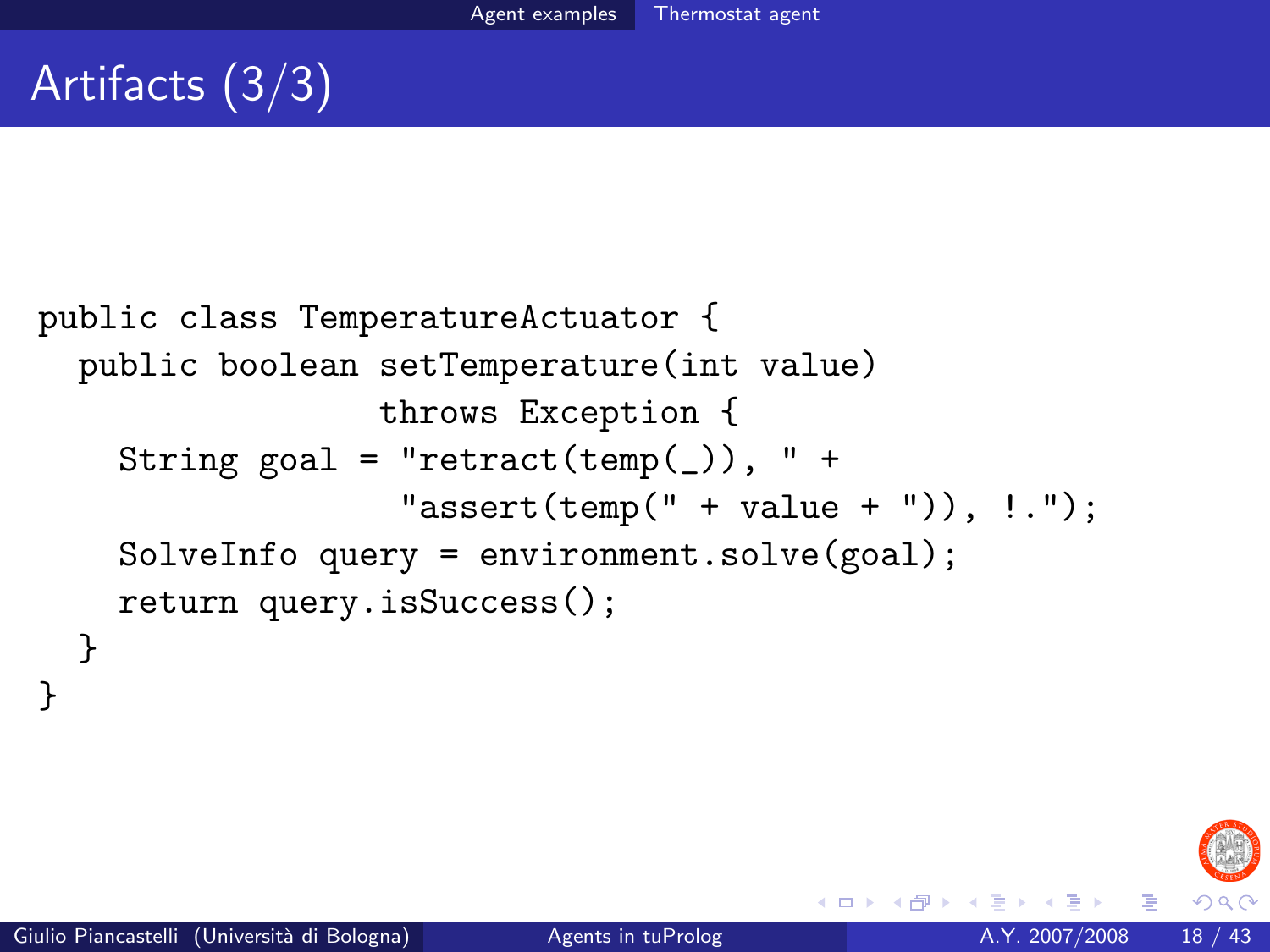# Agent  $(1/4)$

```
// create the agent
Prolog agent = new Proof;
Theory t = new Theory(new FileInputStream(
                   new File("thermostat.pl")
           ) ):
agent.setTheory(t);
```


4 0 8

э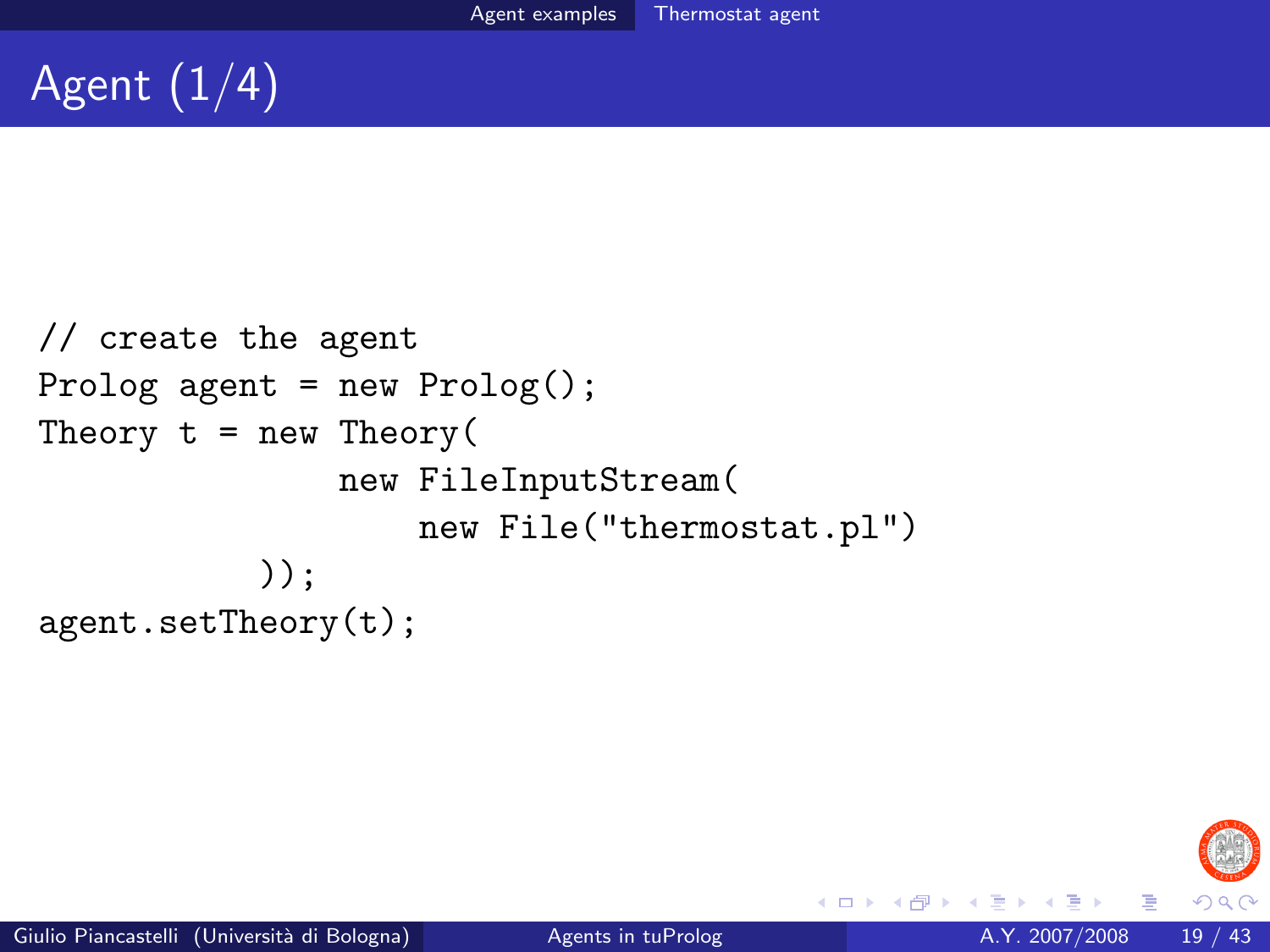```
// register artifacts within the agent
String javaLibrary =
       "alice.tuprolog.lib.JavaLibrary";
JavaLibrary library = (JavaLibrary)
                      agent.getLibrary(javaLibrary);
library.register(new Struct("sensor"), sensor);
library.register(new Struct("actuator"), actuator);
```


K □ ▶ K @ ▶ K ミ ▶ K ミ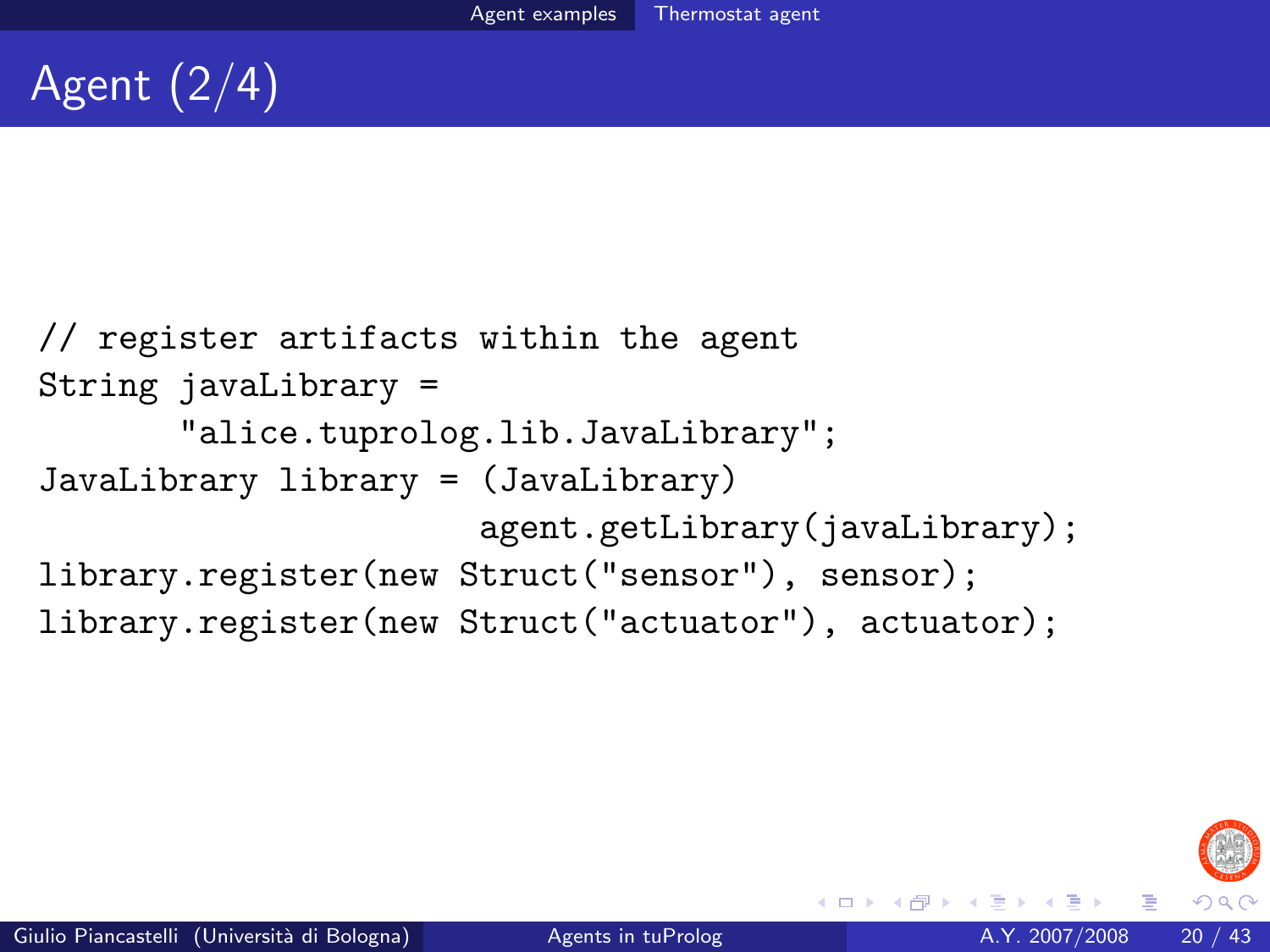

### // initialize the agent in the system agent.solve("start.");



 $\rightarrow$ э

( □ ) ( <sub>□</sub> ) (

э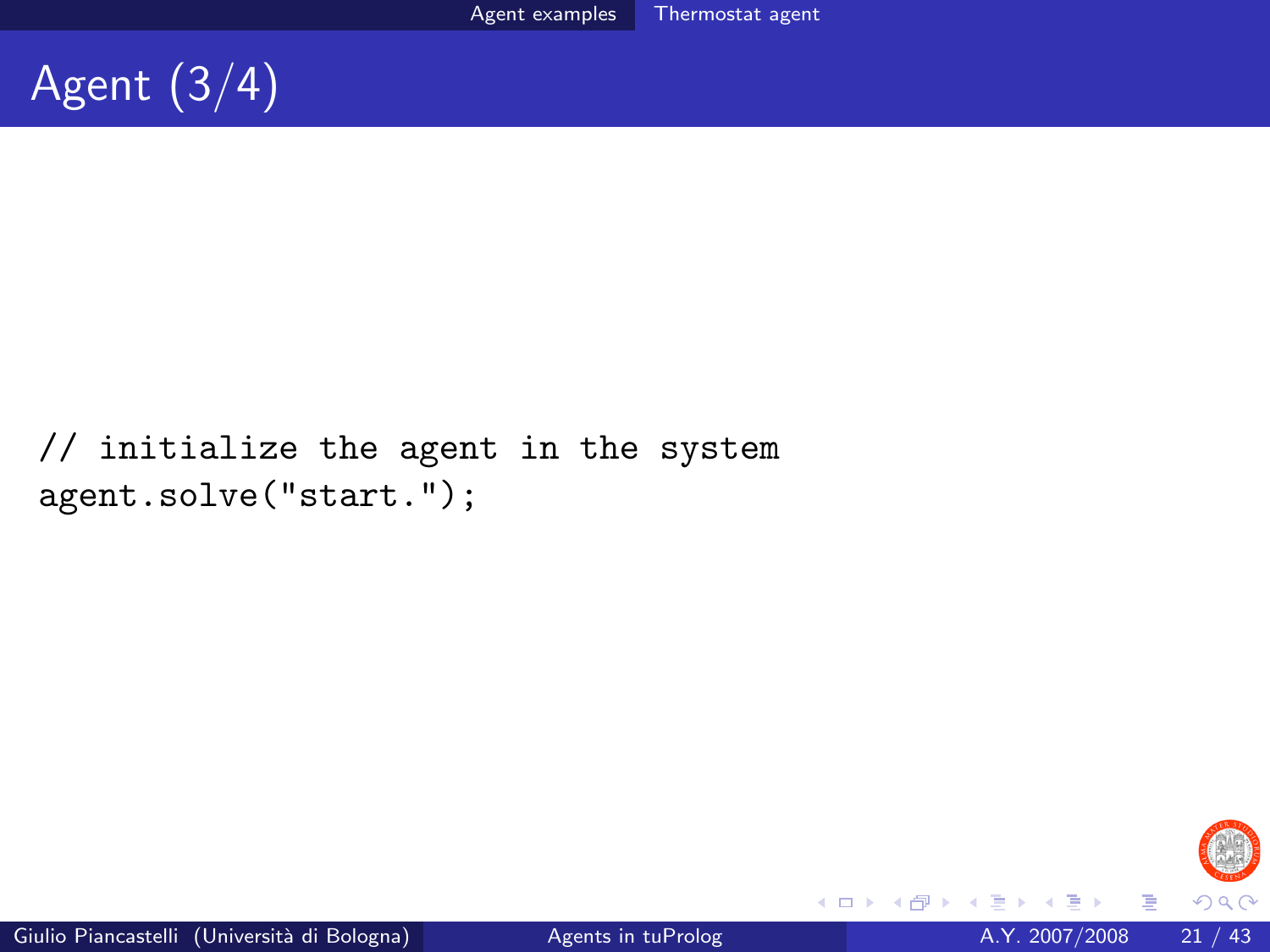# Agent (4/4)

```
start :- check_temperature
check_temperature :-
    sensor <- getTemperature returns X,
    X \geq 22, \vdots, T is X - 1, change_temperature(T).
check_temperature :-
    sensor <- getTemperature returns X,
    X = < 18, \ldots T is X + 1, change_temperature(T).
check_temperature :-
    sensor <- getTemperature returns X,
    X > 18, X < 22.
change_temperature(X) :-
    actuator <- setTemperature(X), check_temperature.
```


イロト イ何 トイヨ トイヨ トー ヨ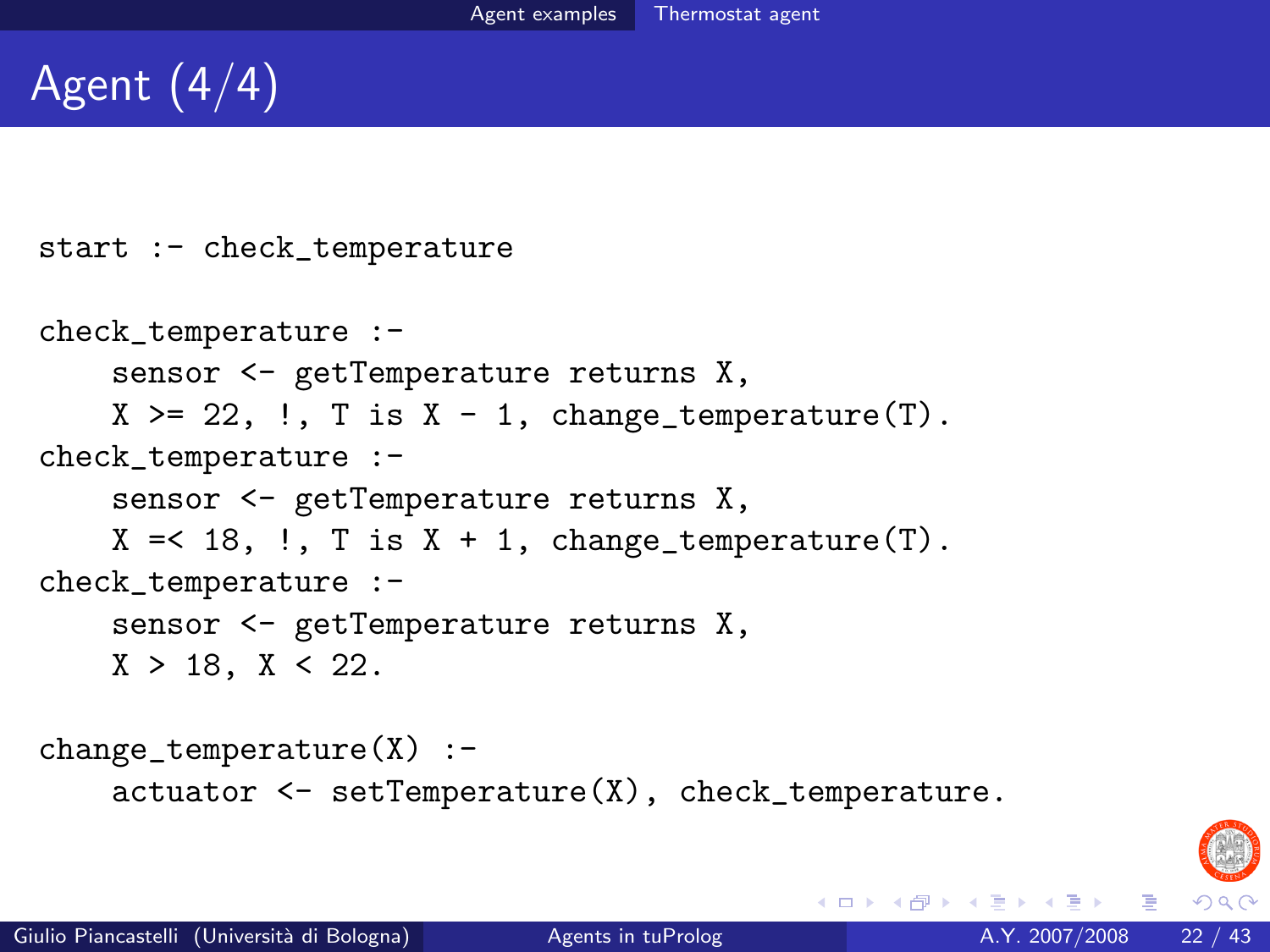### The agent model



Figure: A perception agent, from the "Intelligent agents" lecture by Jeff Rosenschein

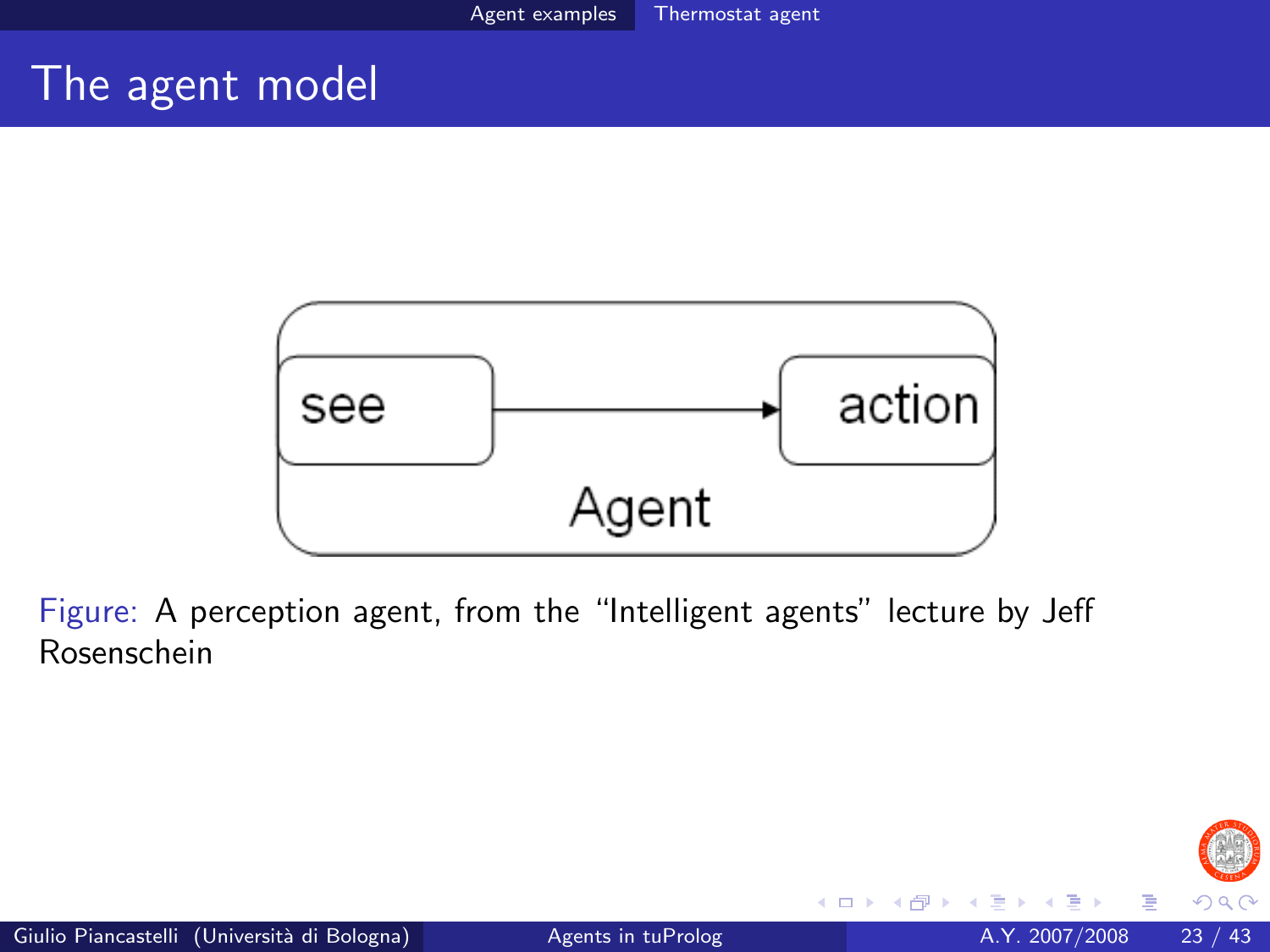## How to characterize artifacts

- In order to allow for its exploitation by agents, an artifact possibly exposes
	- a usage interface
	- **•** operating instructions
	- a function description
- Unaware use of artifacts is likewise possible
	- The artifact's use is encoded in the agent by the programmer or designer



4 **D** F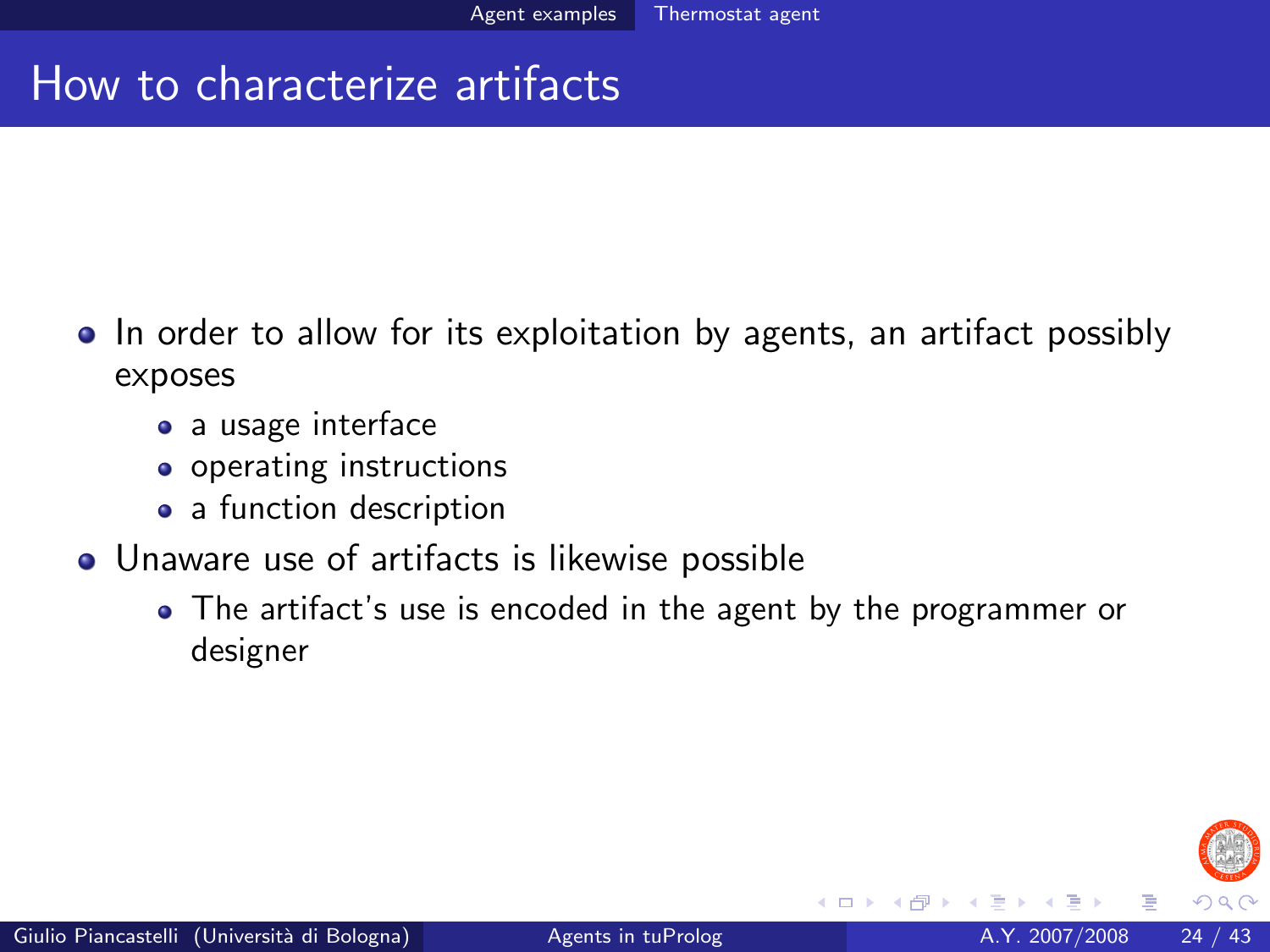## Mapping abstractions

- Both the environment and the agent are represented as a Prolog theory in a tuProlog engine
- Artifacts are Java objects maintaining a reference to the environment
- When entering a system, the agent is provided with references to existing artifacts, then it is started to life within that system
- **•** Pragmatical actions are Java method calls

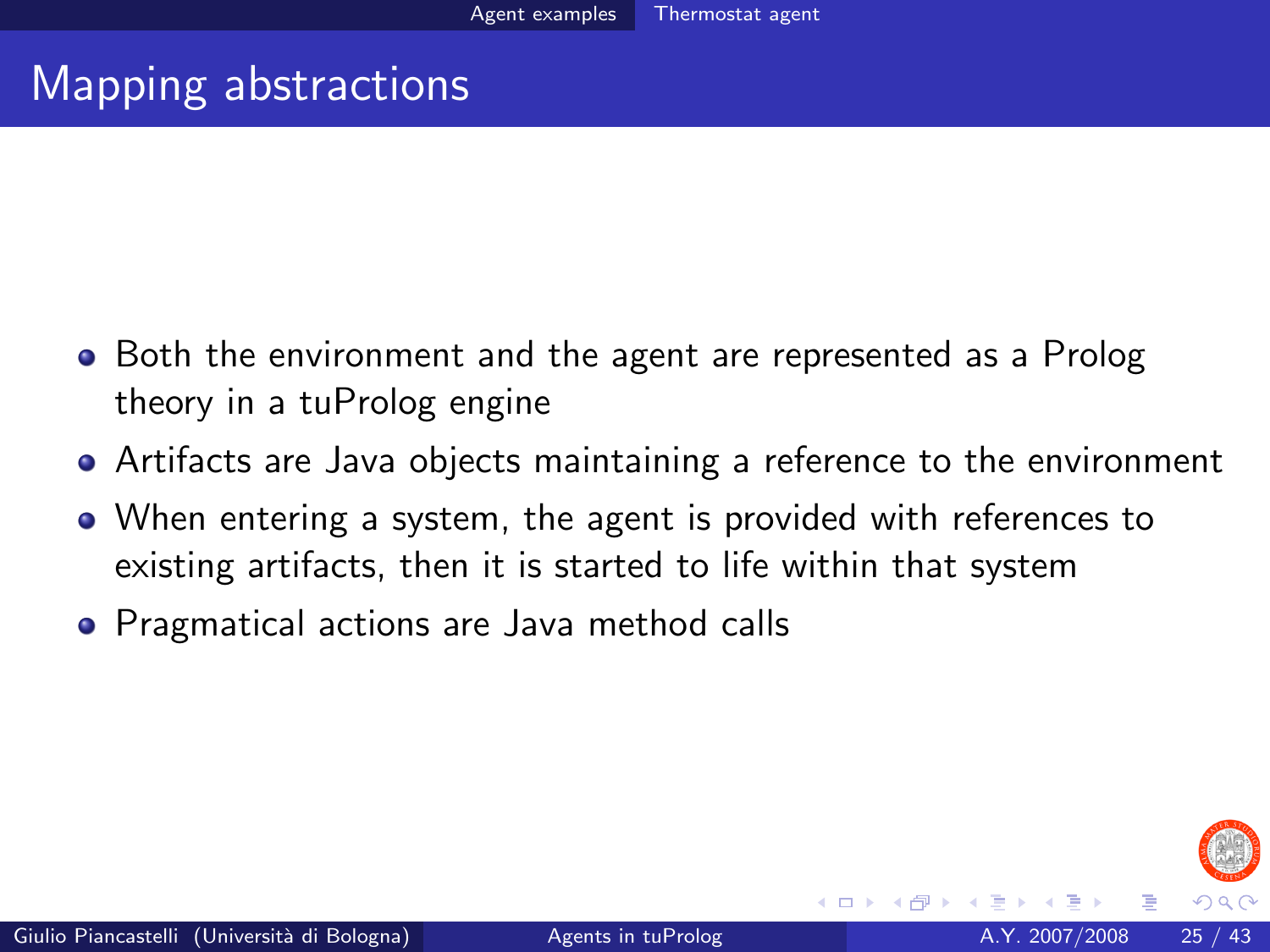## **Outline**

### **[Introduction](#page-2-0)**

#### [Agent examples](#page-4-0)

- [Hello World agent](#page-4-0)
- [Thermostat agent](#page-8-0)

#### [Cleaner agent](#page-25-0)

• [Thermostat and temperature agents](#page-31-0)

#### **[Discussion](#page-36-0)**

- [Missing parts in tuProlog agents \(system\)](#page-36-0)
- <span id="page-25-0"></span>• [Conceptual integrity](#page-39-0)

### **[Credits](#page-42-0)**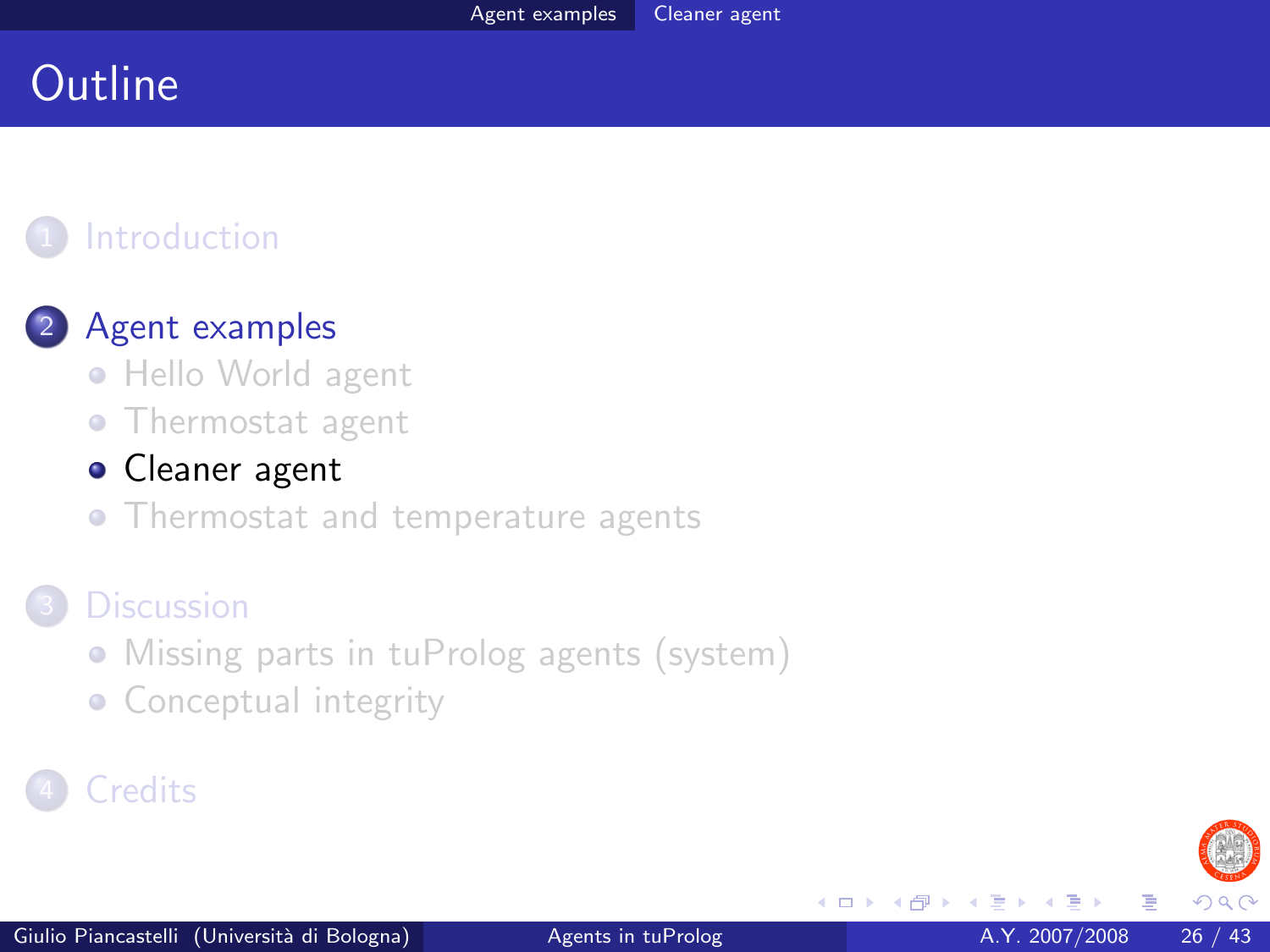# A cleaner agent  $\overline{(1/2)}$

```
in(1, 1).
facing(north).
```
dirt(2, 2). dirt(2, 3). dirt(3, 3).

 $max_x(4)$ .  $max_y(3)$ .



4 0 8

同→

画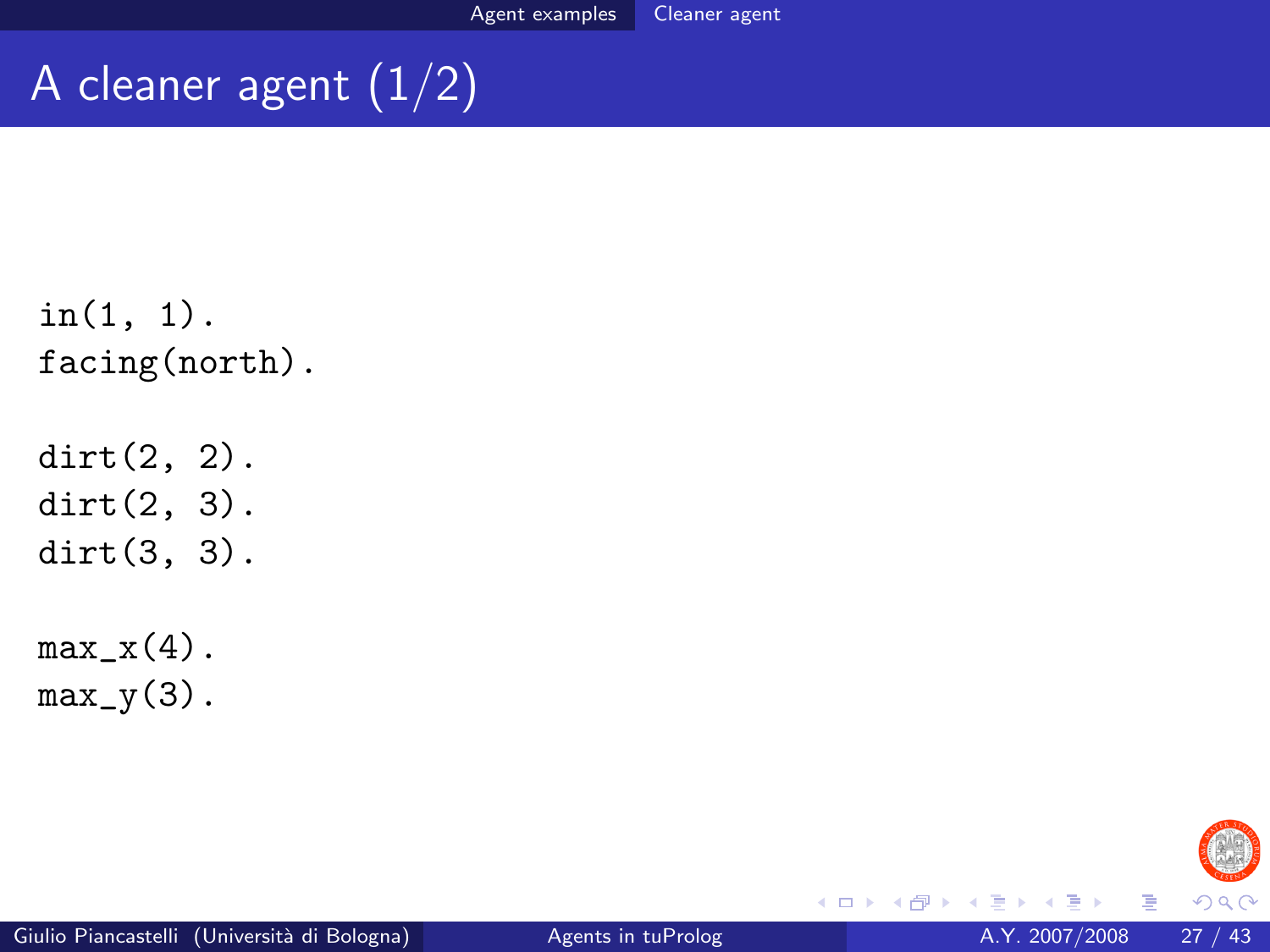# A cleaner agent (2/2)

start  $:-$  go.

- $\text{go} := \text{in}(X, Y), \text{ dirt}(X, Y), \text{ clean}(X, Y),$  $facing(D)$ , not at\_borders $(X, Y)$ , !,  $move(X, Y, D), go.$
- $go := in(X, Y)$ , not dirt $(X, Y)$ ,  $facing(D)$ , not at\_borders $(X, Y)$ , !,  $move(X, Y, D), go.$
- $go := in(X, Y), at_borders(X, Y).$

```
clean(X, Y) :- retract(\text{dirt}(X, Y)), !.
```
% move/3 and at\_borders/2 implementation...



÷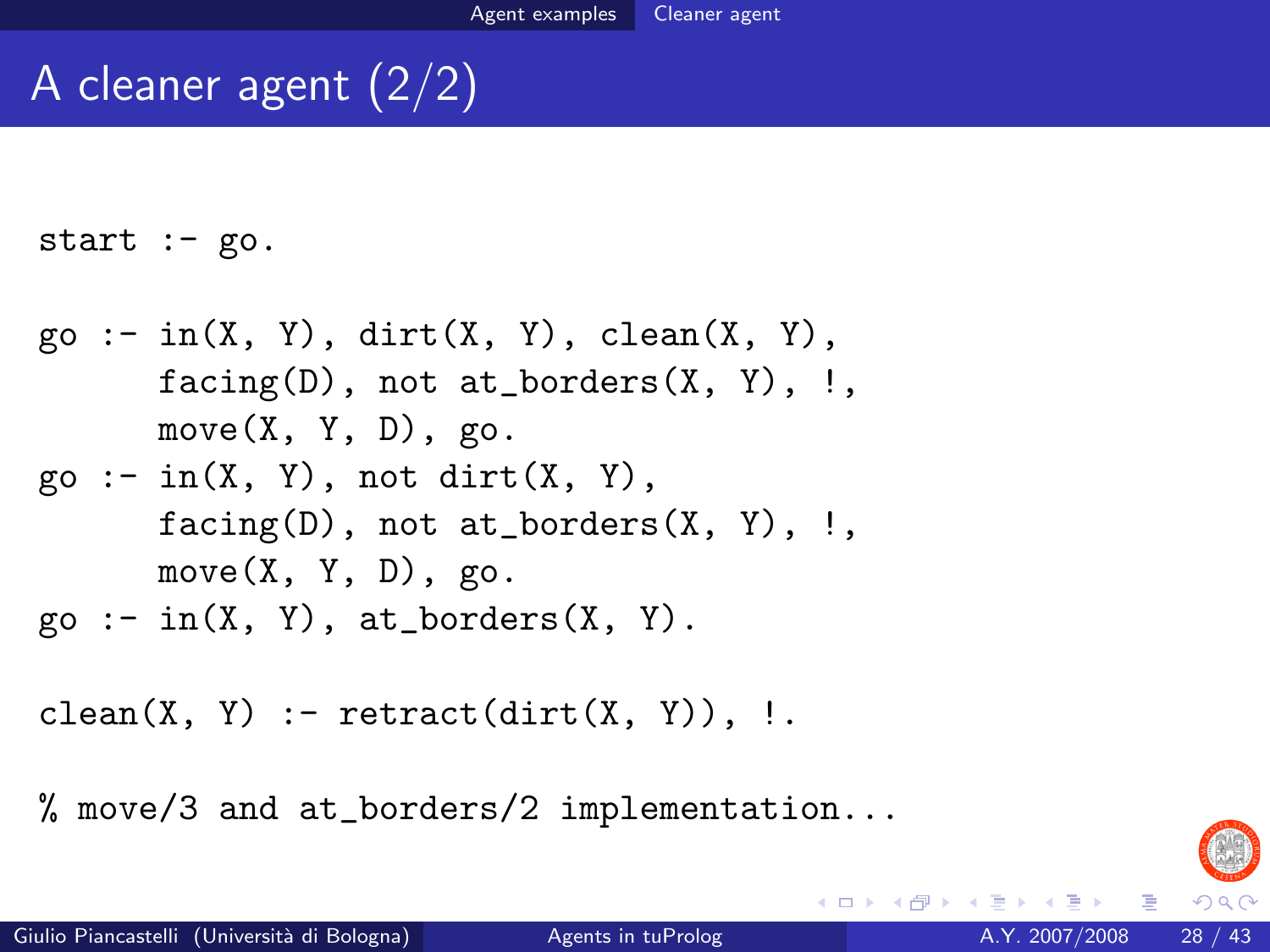### Environment vs state representations

The facts in the agent's knowledge base really describe two different parts of the system

There is the environment representation, i.e. a description of the elements of the world where the agent lives

dirt(2, 2). dirt(2, 3). dirt(3, 3).  $max x(4)$ .  $max_y(3)$ .

**•** There also is the *agent's internal state* representation, i.e. a description of data owned by the agent, which should be encapsulated in the agent itself and not accessible from outside

in(1, 1). facing(north).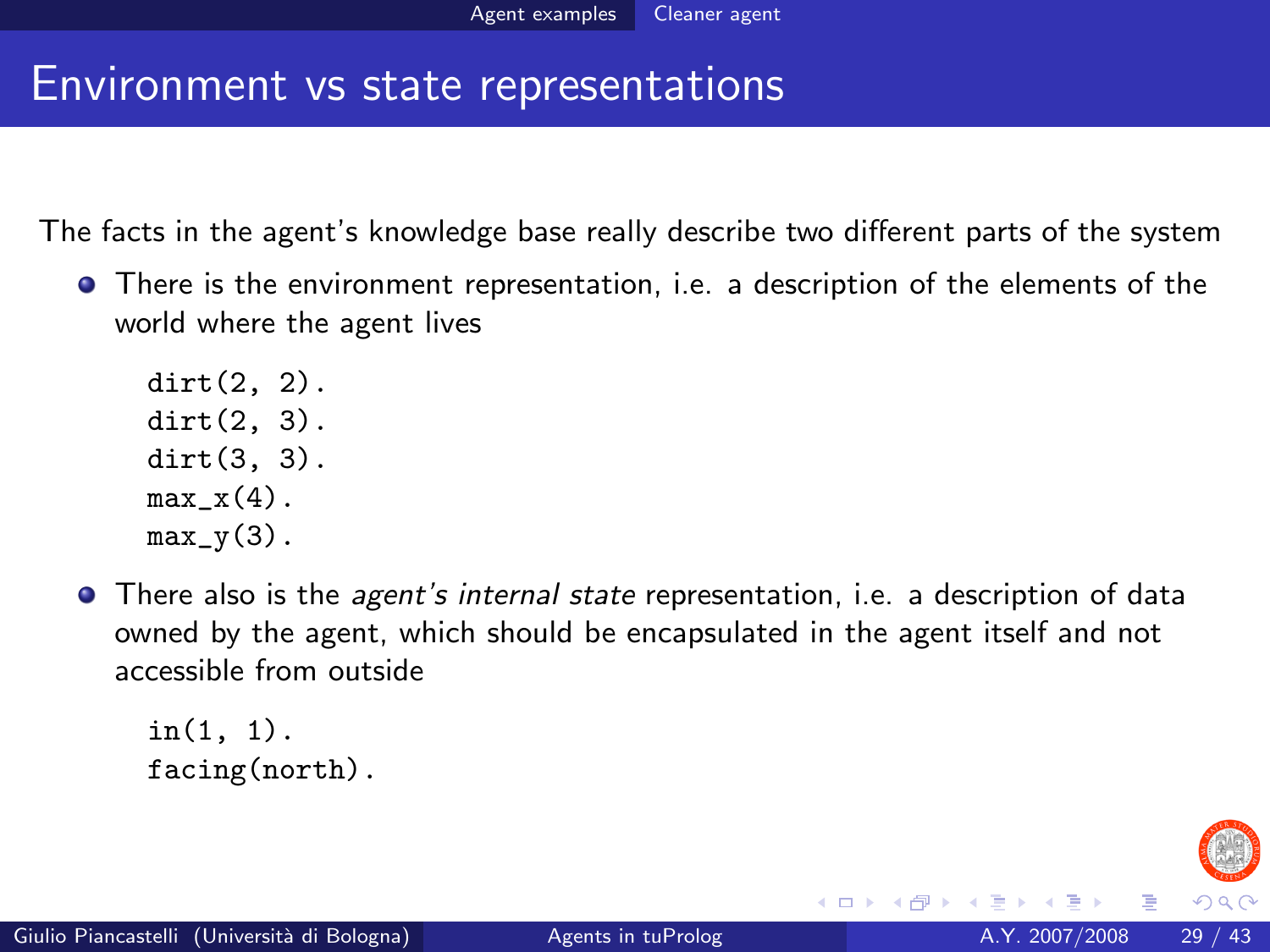### The agent model



Figure: An agent with state, from the "Intelligent agents" lecture by Jeff Rosenschein

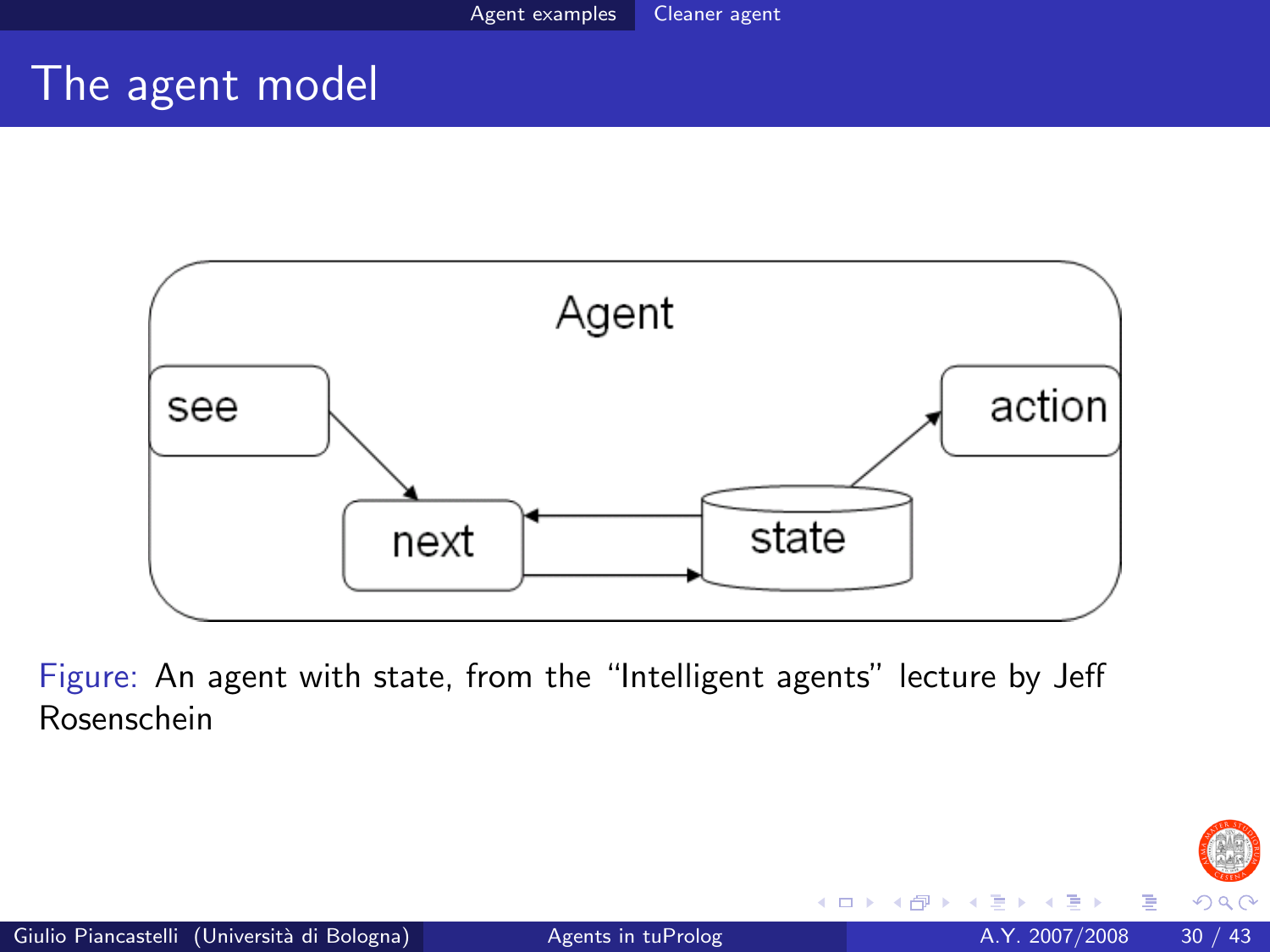

```
in(1, 1).
facing(north).
```

```
\varphi :- in(X, Y).
      filth_sensor \leq isDirty(X, Y) returns true,
      cleaner \leq clean(X, Y), facing(D),
      not(border_sensor <- at_borders(X, Y) returns true),
      !, move(X, Y, D), go.
go := in(X, Y),
      filth_sensor \leq isDirty(X, Y) returns false,
      facing(D),
      not(border_sensor <- at_borders(X, Y) returns true),
      !, move(X, Y, D), go.
go := in(X, Y),
      border_sensor \leq at_borders(X, Y) returns true.
```


D.

イロト イ押ト イヨト イヨト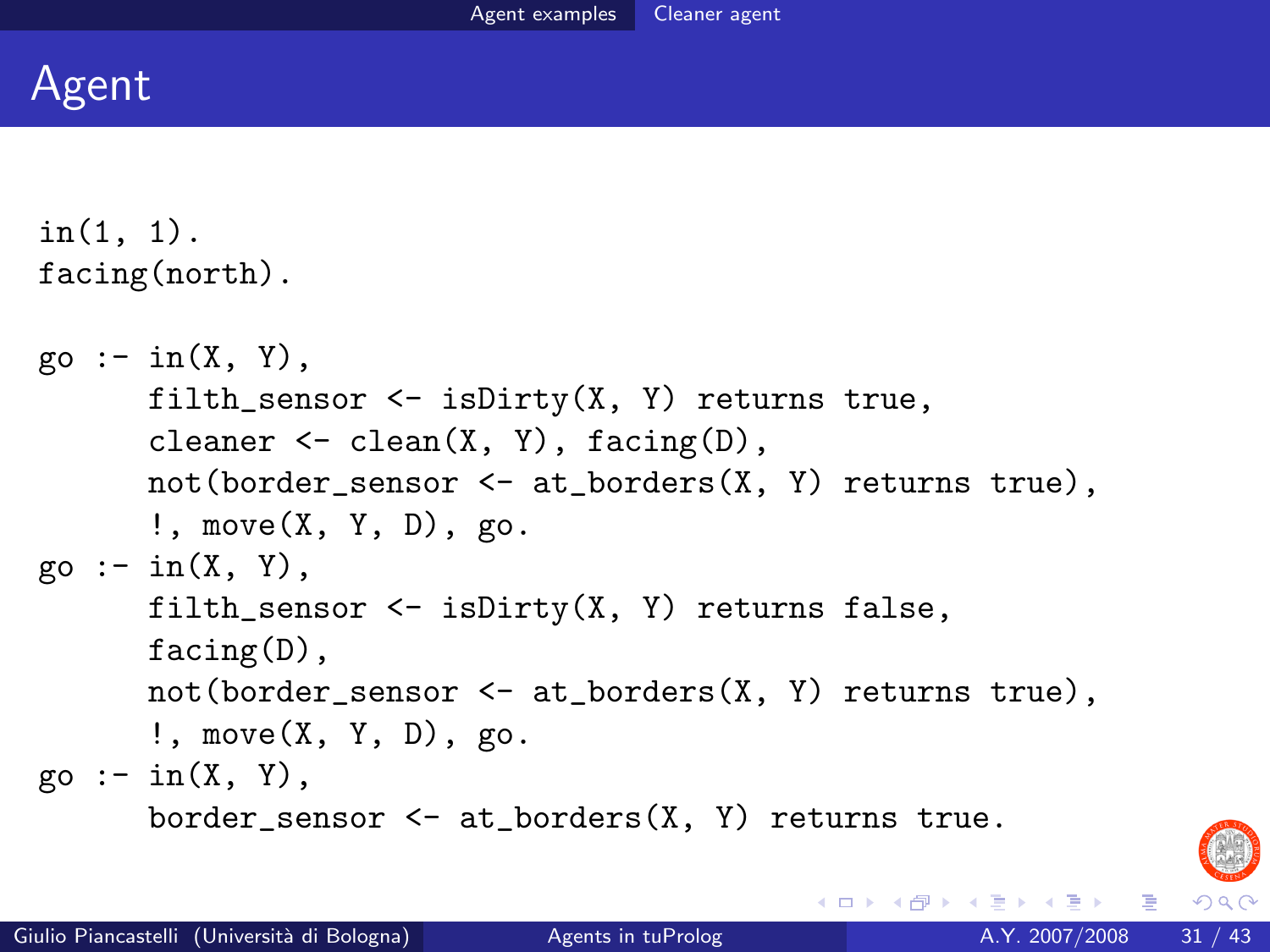## **Outline**

### **[Introduction](#page-2-0)**

#### [Agent examples](#page-4-0)

- [Hello World agent](#page-4-0)
- [Thermostat agent](#page-8-0)
- **Cleaner** agent
- [Thermostat and temperature agents](#page-31-0)

#### **[Discussion](#page-36-0)**

- [Missing parts in tuProlog agents \(system\)](#page-36-0)
- <span id="page-31-0"></span>• [Conceptual integrity](#page-39-0)

### **[Credits](#page-42-0)**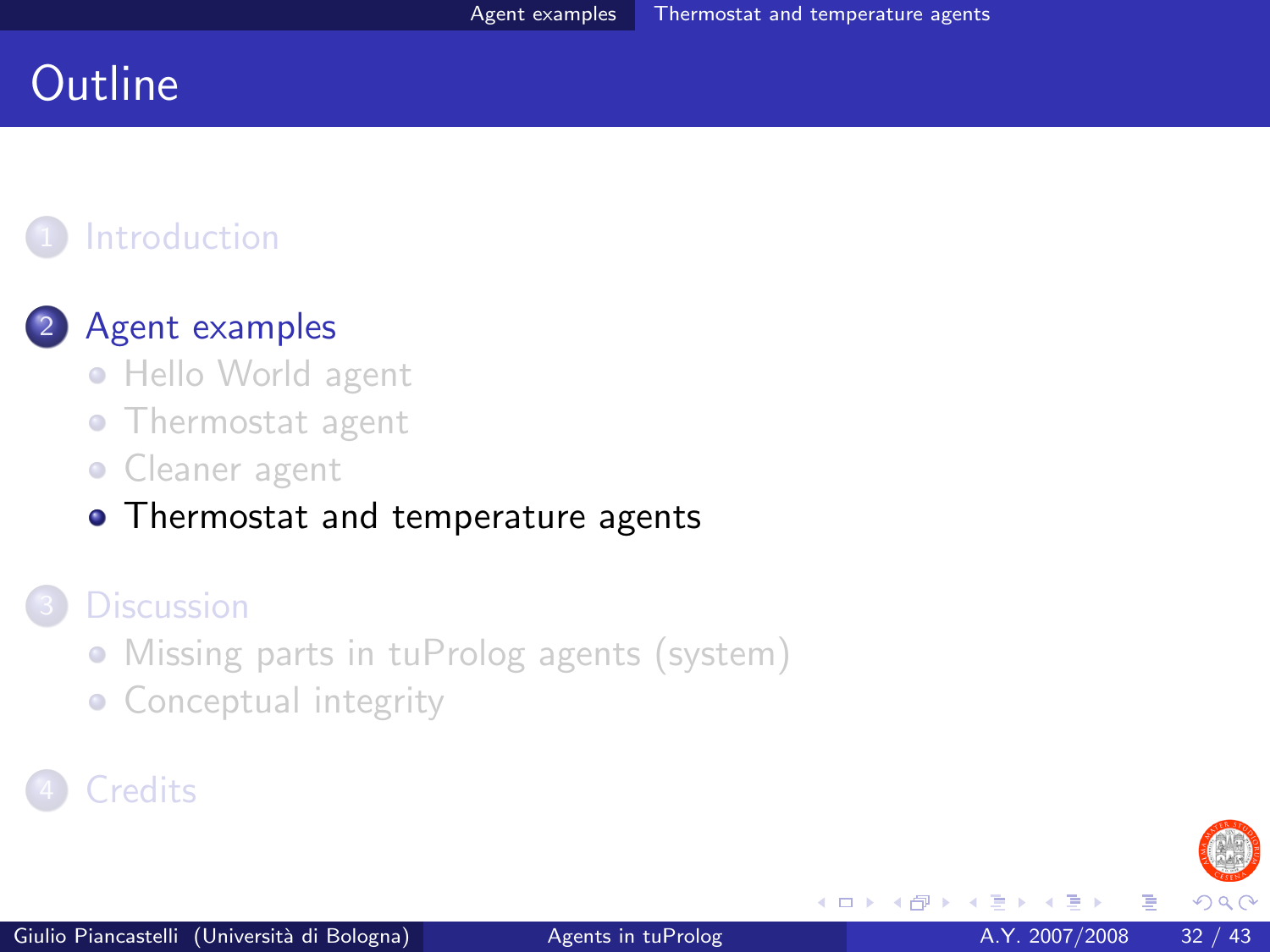## A multi-agent approach to the thermostat problem

To taste how multi-agent systems could be built exploting tuProlog, the simple thermostat example has been converted to using two agents

- one agent is the old thermostat agent
- **•** the other agent is a new temperature agent, which senses the environment's temperature through the TemperatureSensor artifact, then communicates its value to the thermostat agent

The new challenge for the system is to let the communication between agents happen without violating any principle in the agent model and definition

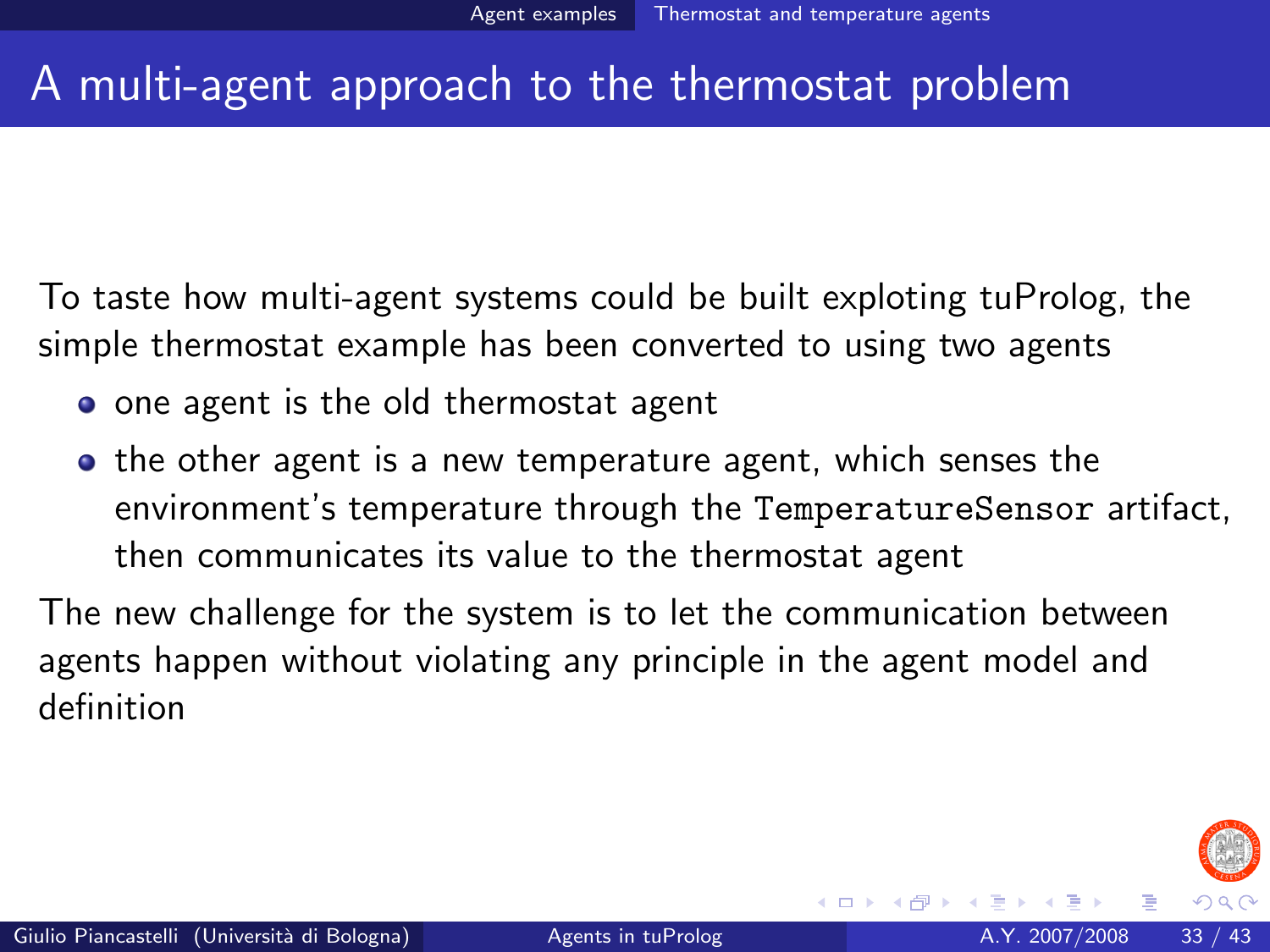## Agent communication infrastructure (1/2)

- Communication between agents must preserve agent's autonomy
- Agents need to communicate through message passing rather than mechanisms like remote procedure calls
- Agents must not expose any kind of interface, not even a communication interface for other agents to talk to
- Therefore, the simple Prolog abstraction is no more sufficient to build a communicating agent immersed in a multi-agent system, but it needs to be encapsulated by (or coupled with) another entity, which must be able to manage the communication interface

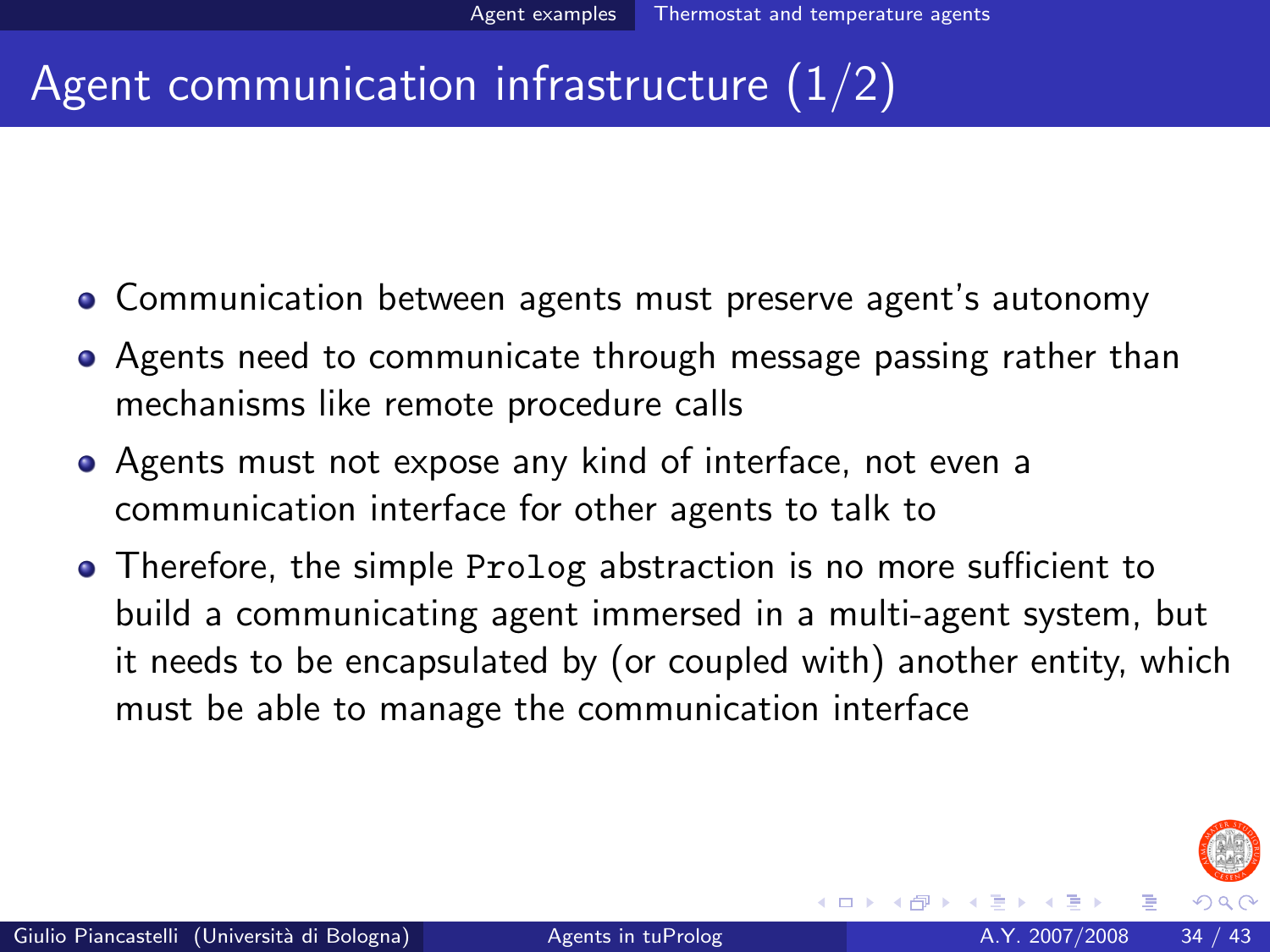## Agent communication infrastructure (2/2)

- Communication issues are managed entirely on the Java side
- Java sockets have been used for point-to-point communication
- Since communication in the example is unidirectional (from the temperature agent to the thermostat agent) a SocketServer has been used on the listener side, and a simple Socket on the other side.
- A Java Thread is spawned each time a new communication connection is opened towards the listening thermostat agent, to manage communication and consequent agent's actions
- The connection port is predefined and hardcoded
- The message format is predefined and hardcoded, as well: if the message is not encoded correctly, it gets rejected

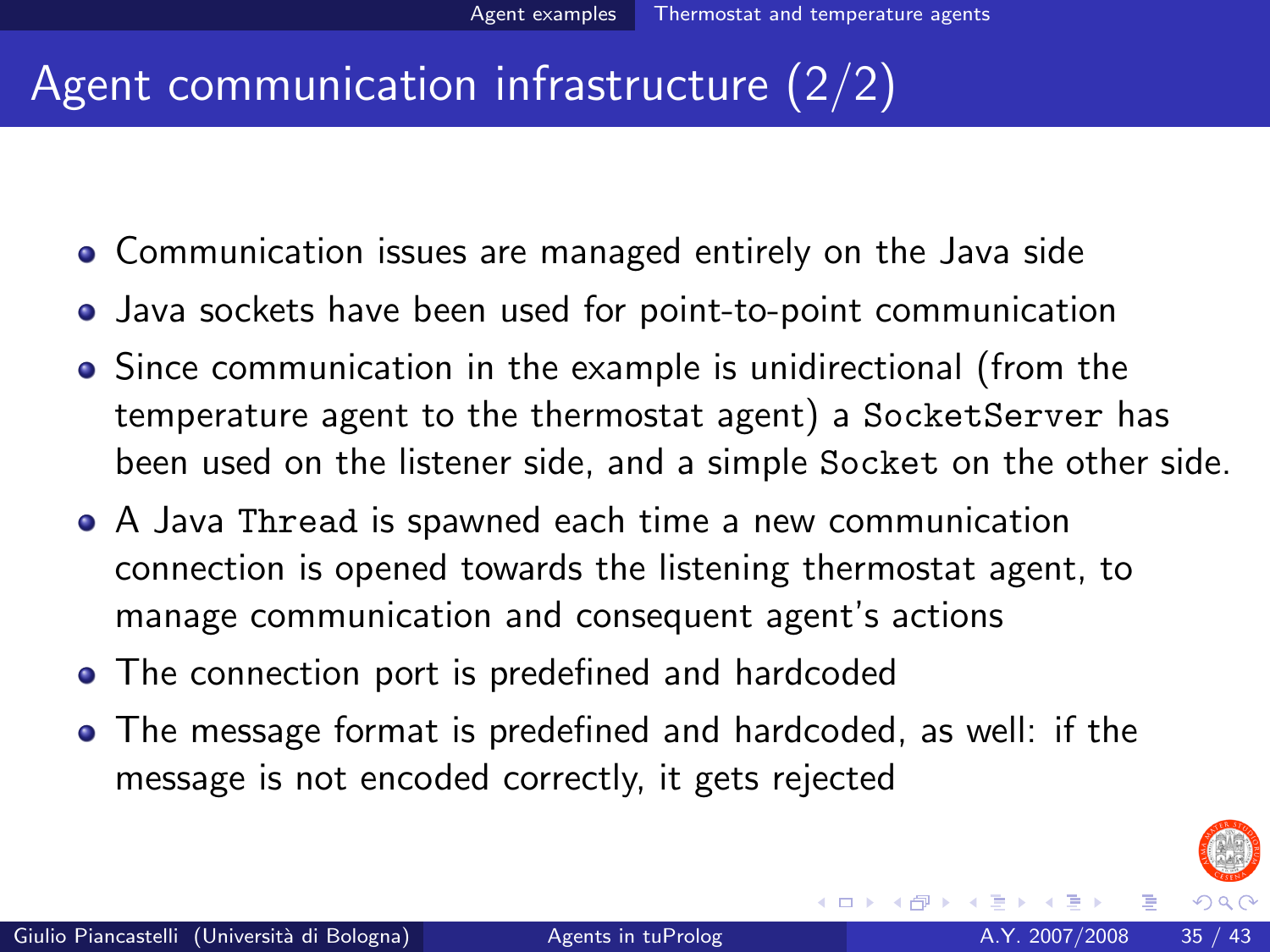## Direct vs. mediated communication

- Sockets are the raw wires of the communication infrastructure, i.e. no plugs, no gateways, no switchboards
- Communication can also happen through a *mediating artifact*, where messages are stored and agents are suspendend upon, waiting for a message of their interest
	- a mailbox for each agent
	- one or more blackboards for the whole system

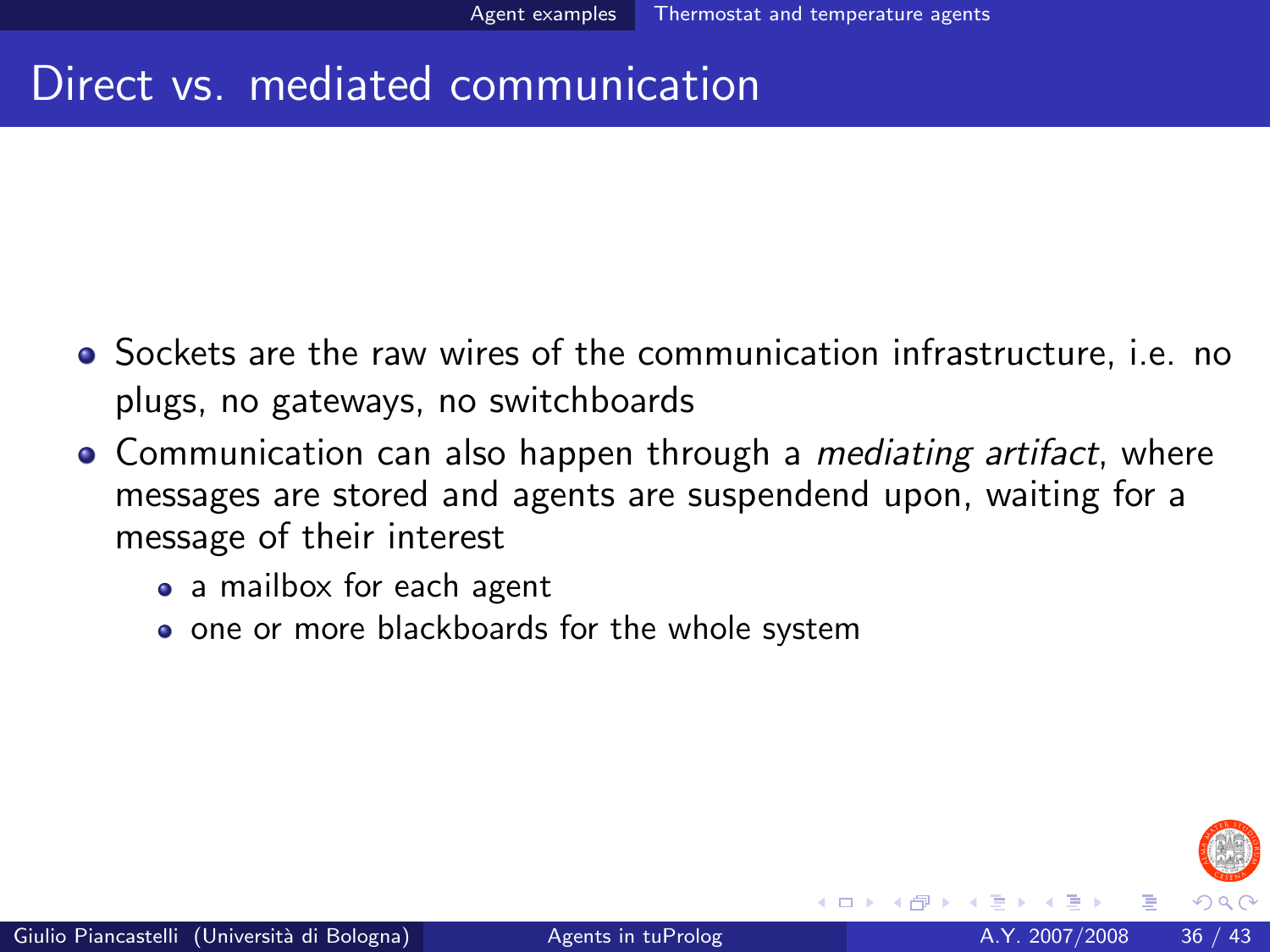## **Outline**

## **[Introduction](#page-2-0)**

#### [Agent examples](#page-4-0)

- [Hello World agent](#page-4-0)
- [Thermostat agent](#page-8-0)
- **Cleaner** agent
- [Thermostat and temperature agents](#page-31-0)

#### **[Discussion](#page-36-0)**

- [Missing parts in tuProlog agents \(system\)](#page-36-0)
- <span id="page-36-0"></span>• [Conceptual integrity](#page-39-0)

### **[Credits](#page-42-0)**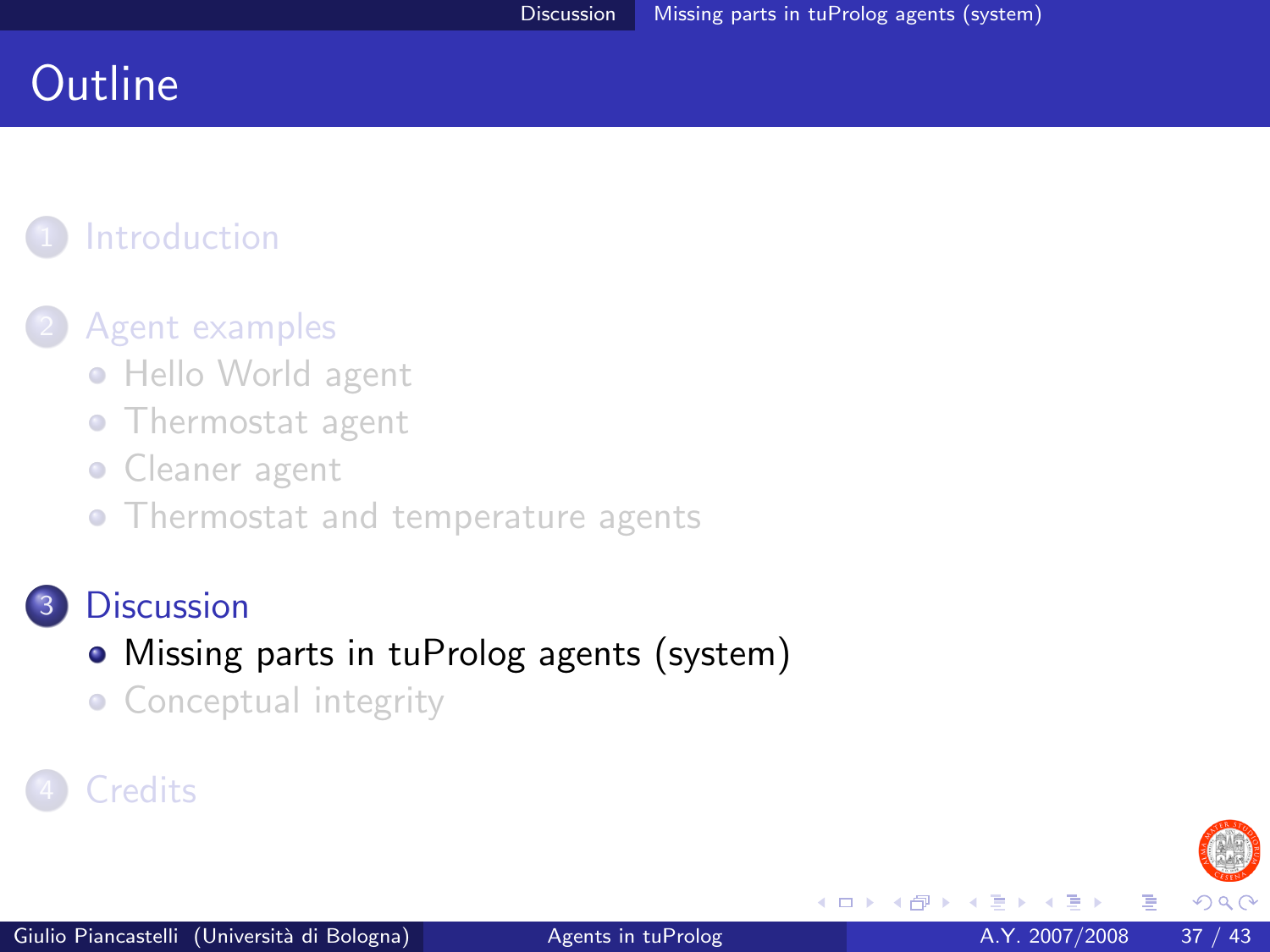## The limits of the pure tuProlog approach

All the analyzed tuProlog agent systems share similar problems

- They are closed system, meaning that no new agent apart from the ones originally envisioned by the designer can enter the system
- The expressive power of abstractions available in the tuProlog system is not enough to capture the element of MAS models.
	- Prolog engines alone do not lead to the creation of robust MAS, not even single agents
	- Prolog engines are the most high-level abstraction in the system anyway
- Basic communication and coordination infrastructures need to be implemented from scratch
- Realizing other infrastructures (e.g. linkability, cognitive artifacts) could require as great an effort as for other systems

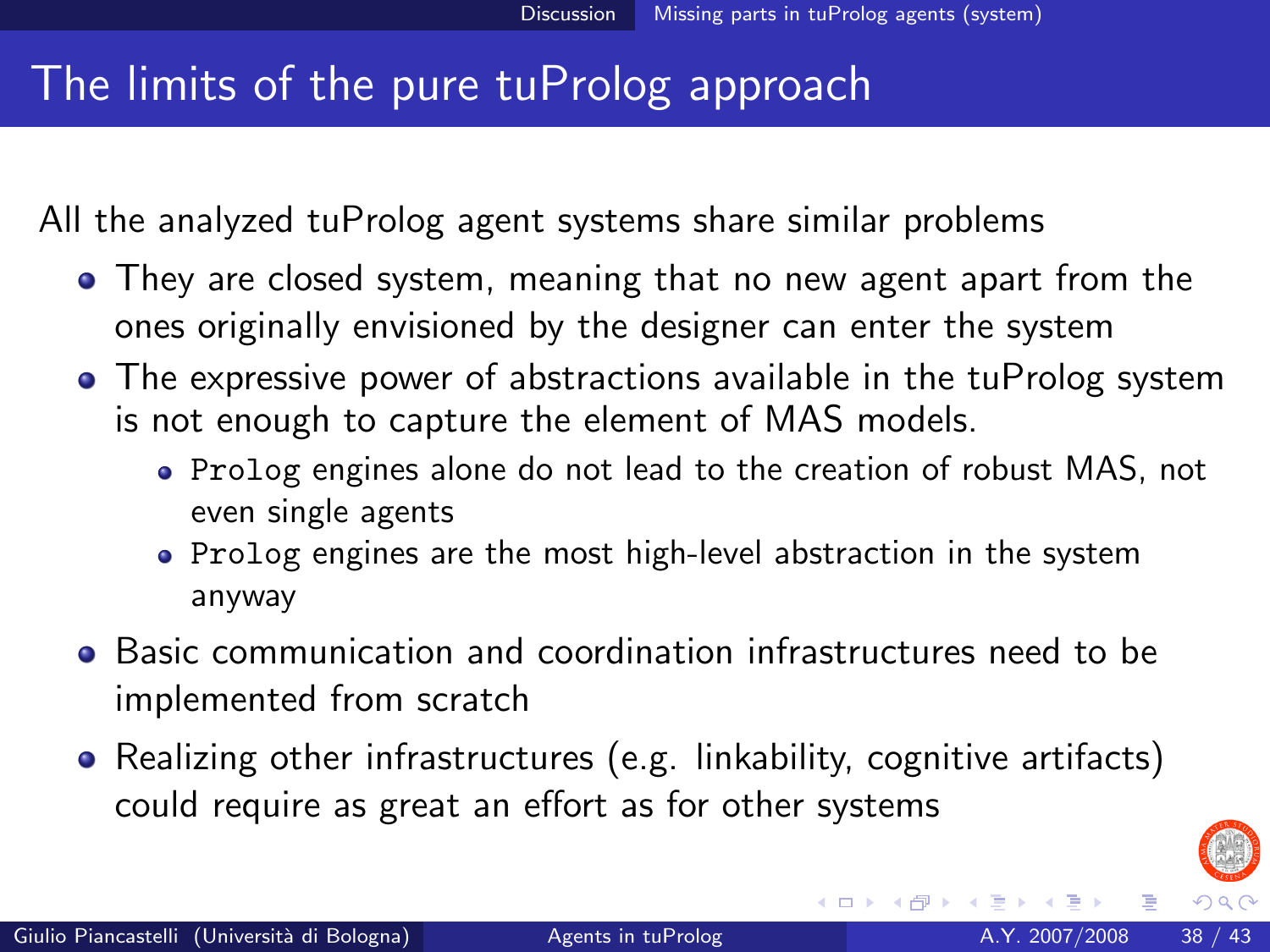## The need for broader systems

- To leverage multi-agent systems and help designers and developers, other kinds of programmable supports are needed
- **tuProlog engines can be the basic bricks for those kinds of** fundamental layers
	- coordination infrastructures based on a declarative, logic-based programming model
	- new logic languages providing more powerful abstractions as first class entities
	- pattern-based matching for communication facilities

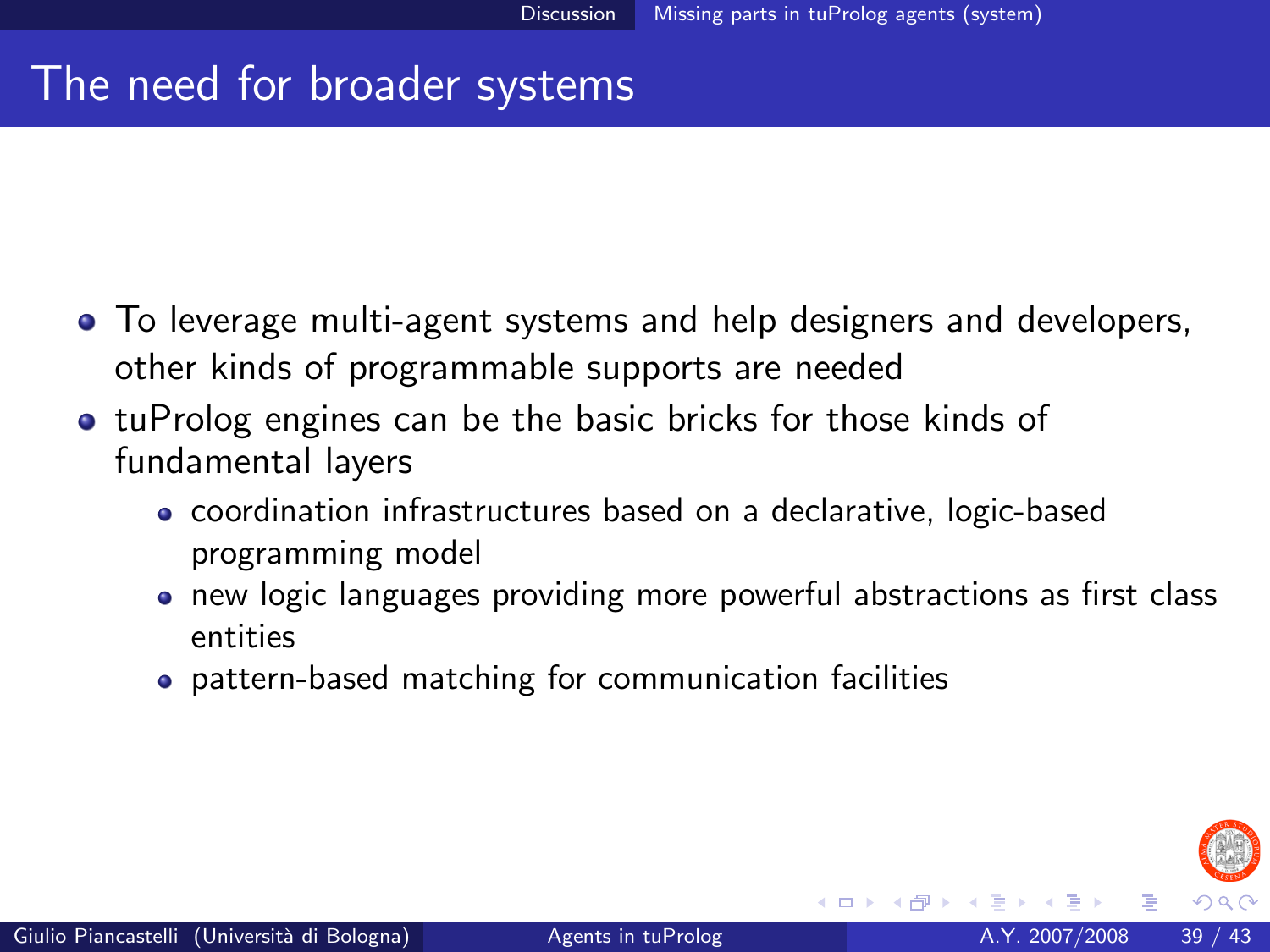## **Outline**

## **[Introduction](#page-2-0)**

#### [Agent examples](#page-4-0)

- [Hello World agent](#page-4-0)
- [Thermostat agent](#page-8-0)
- **Cleaner** agent
- [Thermostat and temperature agents](#page-31-0)

#### **[Discussion](#page-36-0)**

- [Missing parts in tuProlog agents \(system\)](#page-36-0)
- <span id="page-39-0"></span>[Conceptual integrity](#page-39-0)

### **[Credits](#page-42-0)**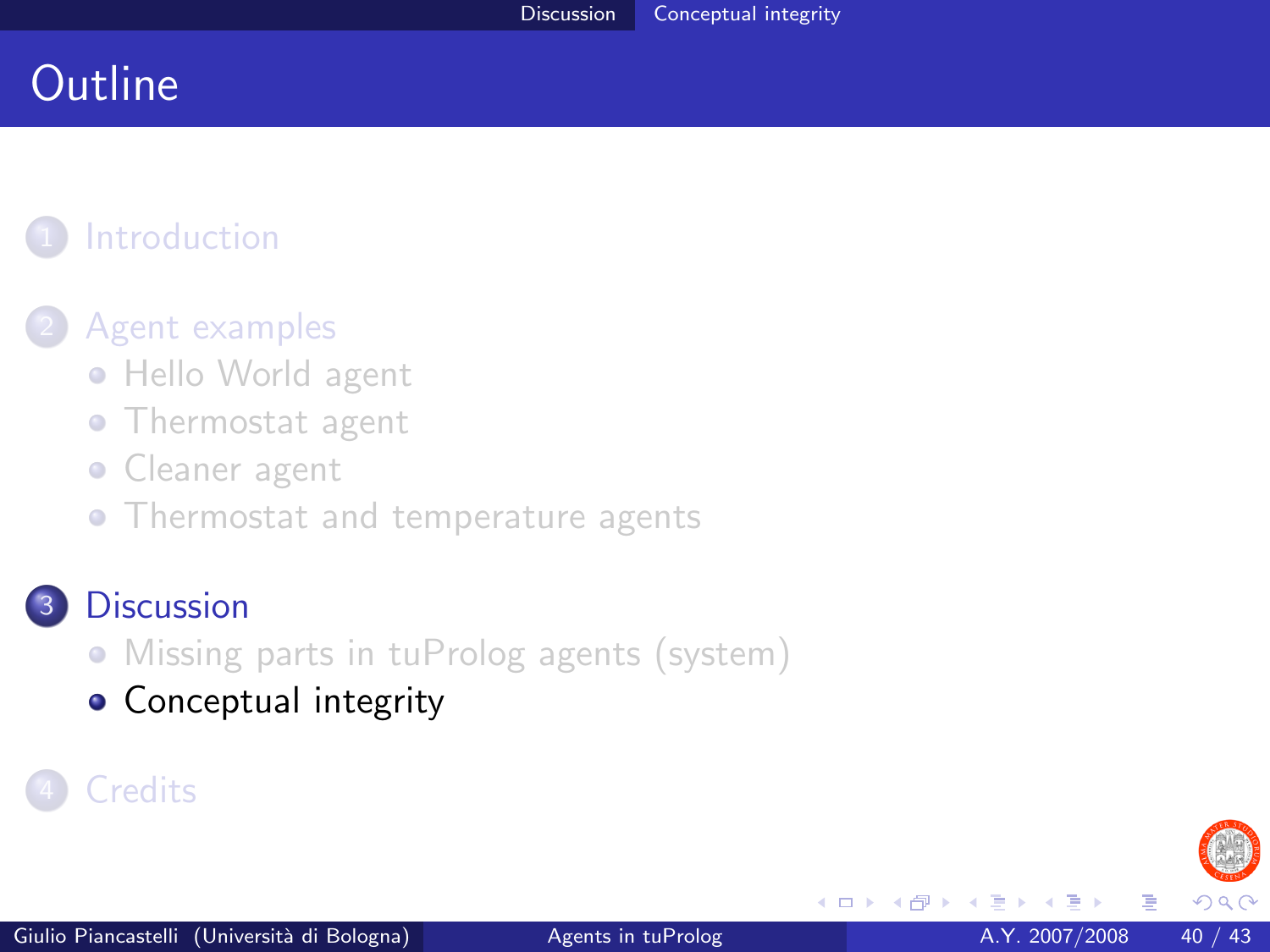## Conceptual integrity

The term *conceptual integrity* has been defined by Frederick P. Brooks, Jr. in his book The Mythical Man-Month, published in 1975:

[C]onceptual integrity is the most important consideration in system design. It is better to have a system omit certain anomalous features and improvements, but to reflect one set of design ideas, than to have one that contains many good but independent and uncoordinated ideas.

Brooks also dives into the relationship between design and conceptual integrity:

Every part [of a system] must reflect the same philosophies and the same balancing of desiderata. Every part must even use the same techniques in syntax and analogous notions in semantics. Ease of use, then, dictates unity of desing and conceptual integrity; conceptual integrity, in turn, dictates that the design must proceed from one mind, or from a very small number of agreeing resonant minds.



イロメ イ母メ イヨメ イヨ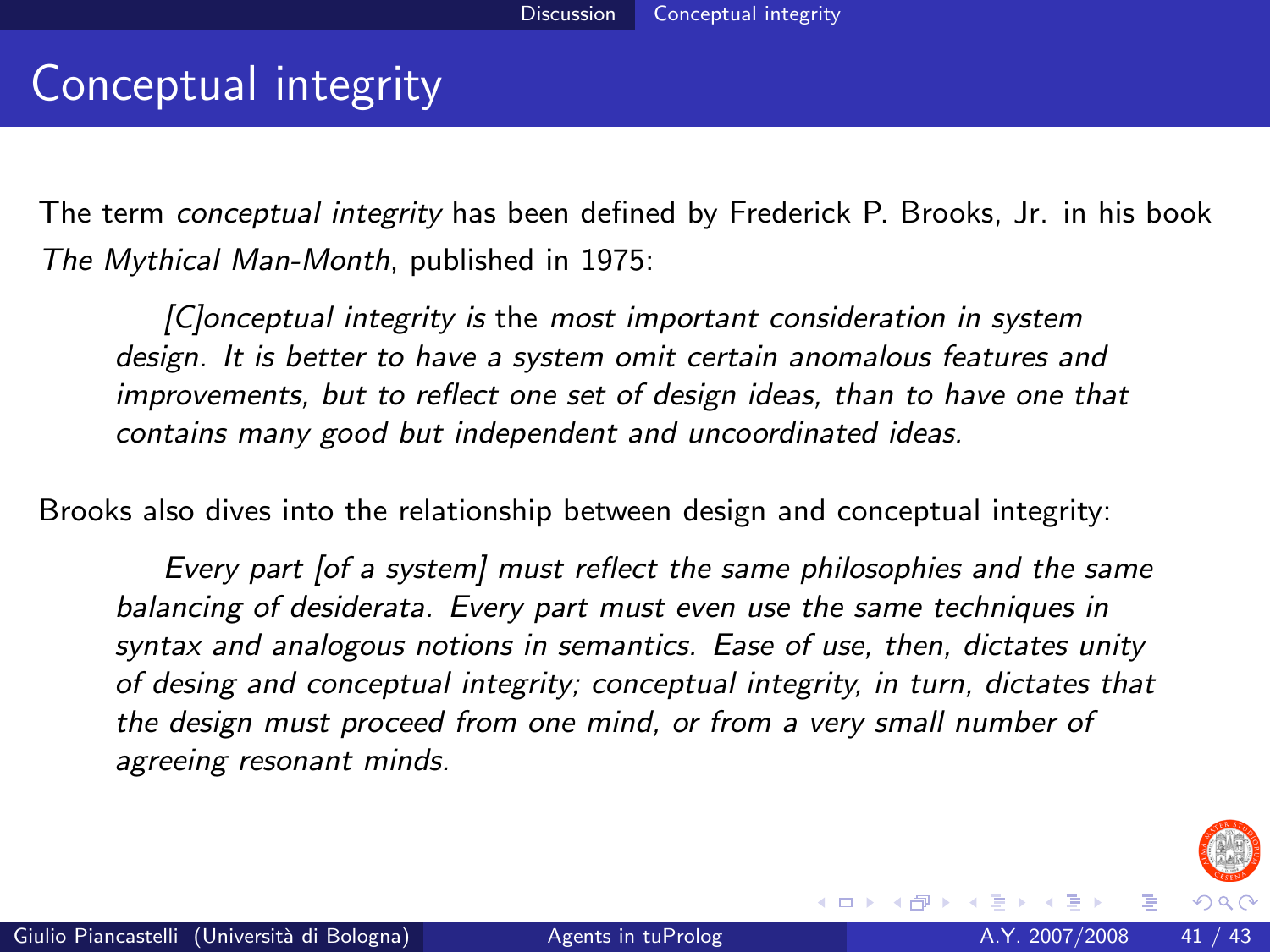## Conceptual integrity in MAS?

- To achieve conceptual integrity, a system must (always) be under total control by one or a small group of (the same) designers
- Has the plug-in architecture of Mozilla Firefox achieved conceptual integrity? Has the Web achieved conceptual integrity? Will MAS?
- As any other system, MAS absolutely need to achieve conceptual integrity at the (meta-)model level. . .
- . . . also because nowadays it's nearly impossible to achieve conceptual integrity at the technology level.
- Just consider how many technologies are needed for the Web: server-side technologies like JSP, PHP, ASP.NET, Ruby on Rails or Django; HTML/XHTML/XML; JavaScript. . .
- And consider how many technologies will be needed in MAS for: agent and artifact construction and programming; environment representation; description of artifact's operations; communication between agents; message formats; discovery and immersion of agents in new systems. . .
- Typically, different problems are best solved by different technologies



イロト イ御 トメ ミトメ 毛